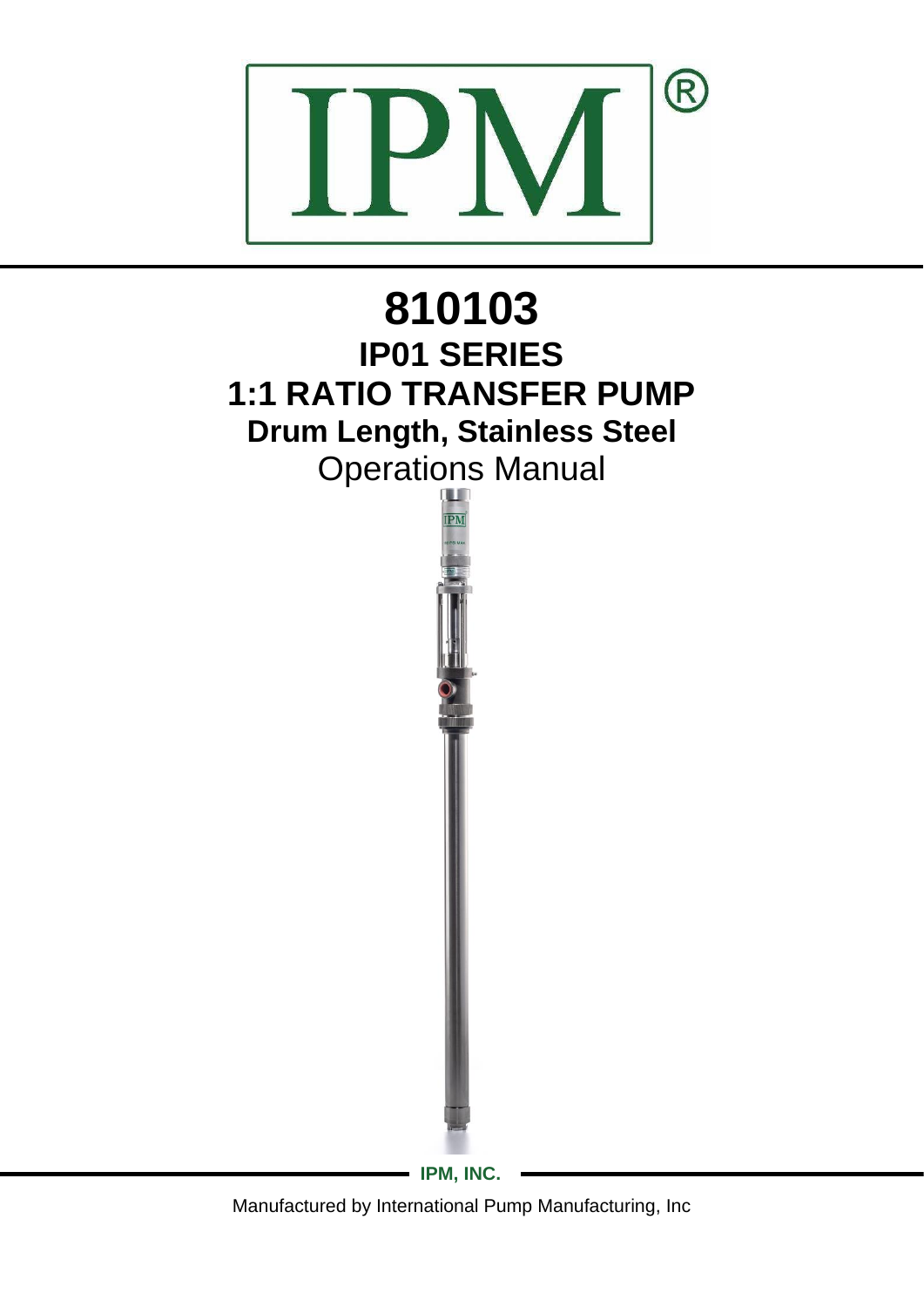## **IP01 series 1:1 RATIO TRANSFER PUMP**

## **OPERATING MANUAL and PARTS IDENTIFICATION DRAWINGS**

**This manual contains IMPORTANT WARNINGS and INSTRUCTIONS. Read and retain for future reference.**

**INTERNATIONAL PUMP MANUFACTURING, INC. 3107 142nd Avenue E Suite 106, Sumner, WA 98390 U.S.A. TEL: (253) 863 2222 FAX: (253) 863 2223 Website:** [www.ipmpumps.com](http://www.ipmpumps.com/)

**For Technical Service Call Your Local Distributor**

**Copyright 2018 by: International Pump Mfg, Inc.**

*WARNING:* The equipment described herein must only be operated or serviced by properly trained individuals thoroughly familiar with the operating instructions, mechanics and limitations of the equipment.

Notice: All statements, information and data given herein are believed to be accurate and reliable but are presented without guarantee, warranty or responsibility of any kind expressed or implied. Statements or suggestions concerning possible use of IPM equipment are made without representation or warranty that any such use is free of patent infringement and are not recommendations to infringe any patent. The user should not assume that all safety measures are indicated or that other measures may not be required.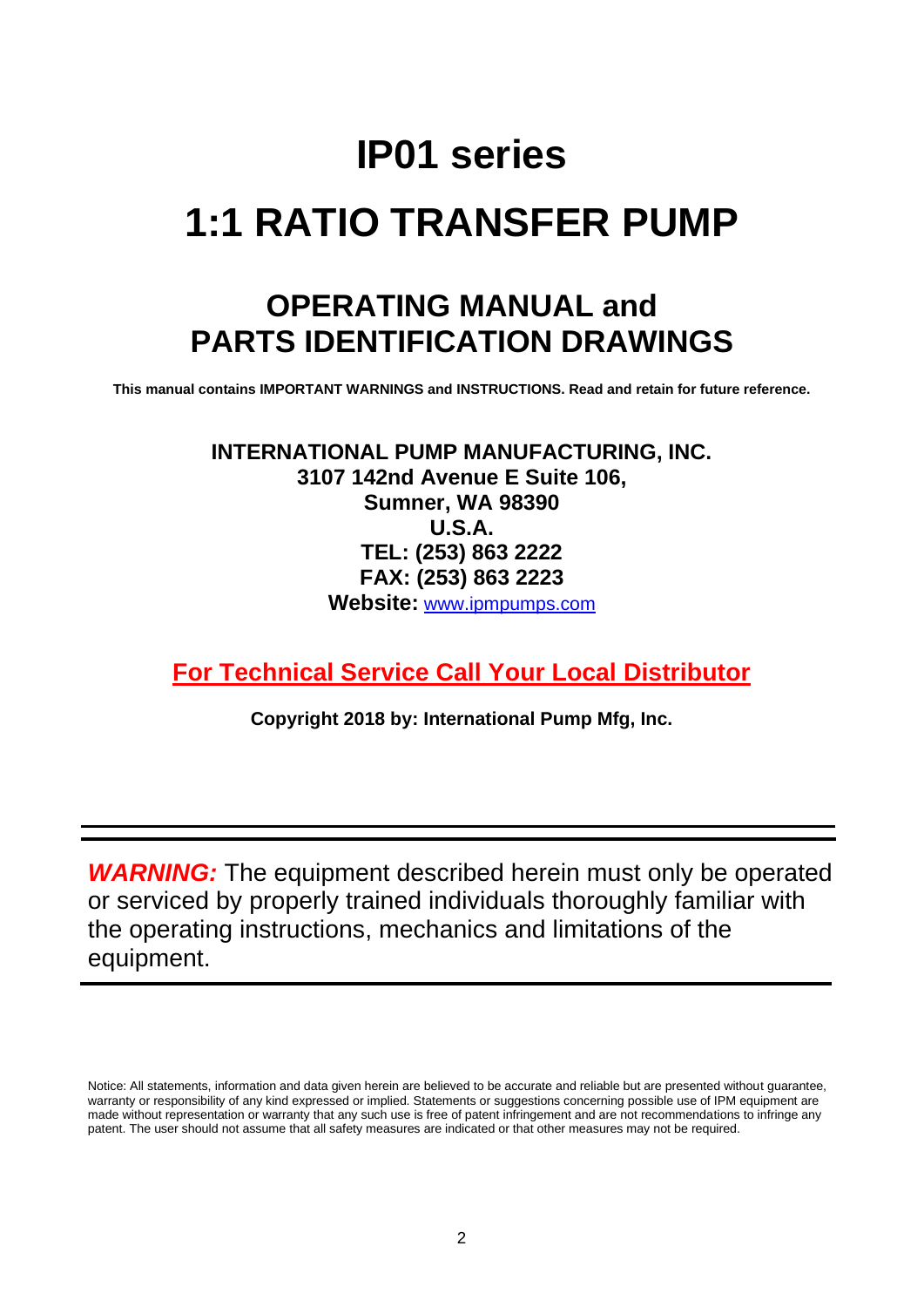## **TABLE OF CONTENTS**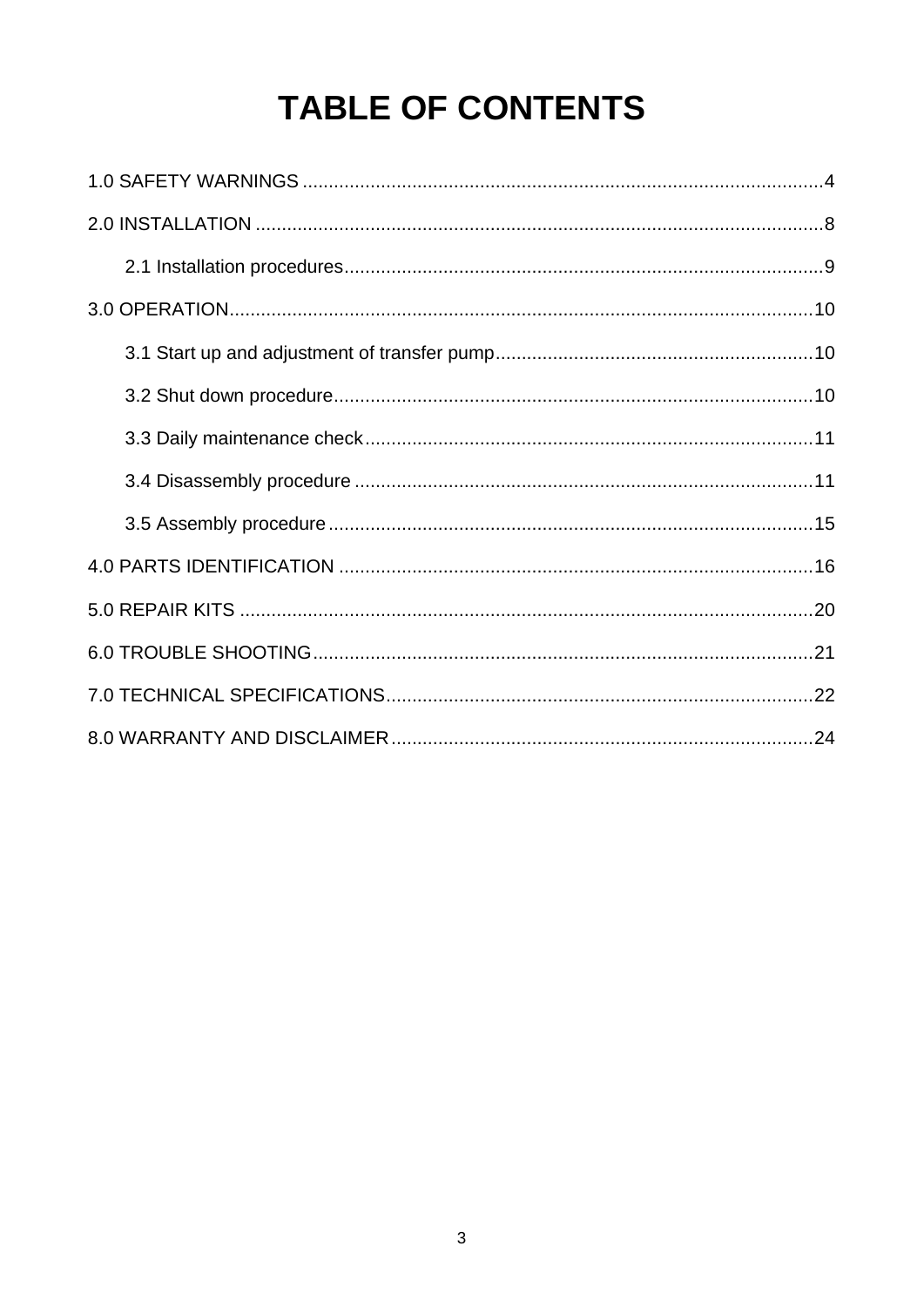## <span id="page-3-0"></span>**1.0 SAFETY WARNINGS**

Please read and observe all warnings contained in this operation manual before making any attempt to operate the equipment.

## **Warning**

To reduce the risk of static sparking or splashing fluid in the eyes or on the skin, follow the *[Procedure for Pressure Relief](#page-4-0)* (page 5) before flushing.

For your safety, read the *[Hazard from Fire or Explosion](#page-5-0)* (page 6) before flushing and follow all the listed recommendations.

#### *Misuse of Equipment*

Misuse of equipment can cause serious bodily injury. Use the equipment only for its intended purpose and do not attempt to modify it in any way. Care should be taken to prevent over pressurization of the pump, hose lines and accessories connected to it. Use only IPM designated parts for re-building or repairing this equipment. Use the pump only with compatible fluids. Improper use of this equipment could result in fluid being sprayed on the skin or in the eyes of user, serious bodily injury, property damage, fire or explosion.

Daily maintenance inspection should be made on pumps and equipment and all worn or damaged parts should be re-placed immediately. Do not use pumps, components or hose lines as leverage to move equipment to avoid damage and injury.

Do not alter this equipment as doing so could cause it to function incorrectly and/or cause serious injury. Altering this equipment in any way will also void all warranty guarantees from the manufacturer.

#### *Material & Fluid Compatibility*

Always ensure the chemical compatibility of the fluids and solvents used in the fluid section of these pumps, hoses other components. Check the chemical manufacturer's data sheets and specification charts before using fluids or solvents in this pump to ensure compatibility with pumps, inner hose lining and outer hose covering.

#### *Pressurized Hoses*

Because the hoses are pressurized, they can present a danger should the fluid escape due to damage, worn parts or general miss-use. Escaping fluid can splash or spray operator, causing serious bodily injury and/or damage to equipment and property. Ensure that the hoses do not leak or rupture due to wear, misuse or damage.

Before each use, ensure that the fluid couplings are tight, and all clips/pins/plugs are secured. Inspect the entire length of hose for wear, cuts, abrasions, bulging cover and/or loose connections. These conditions may cause the hose to fail and result in splashing or spraying of chemicals on the skin or in the eyes of operator and cause serious injury and/or property damage.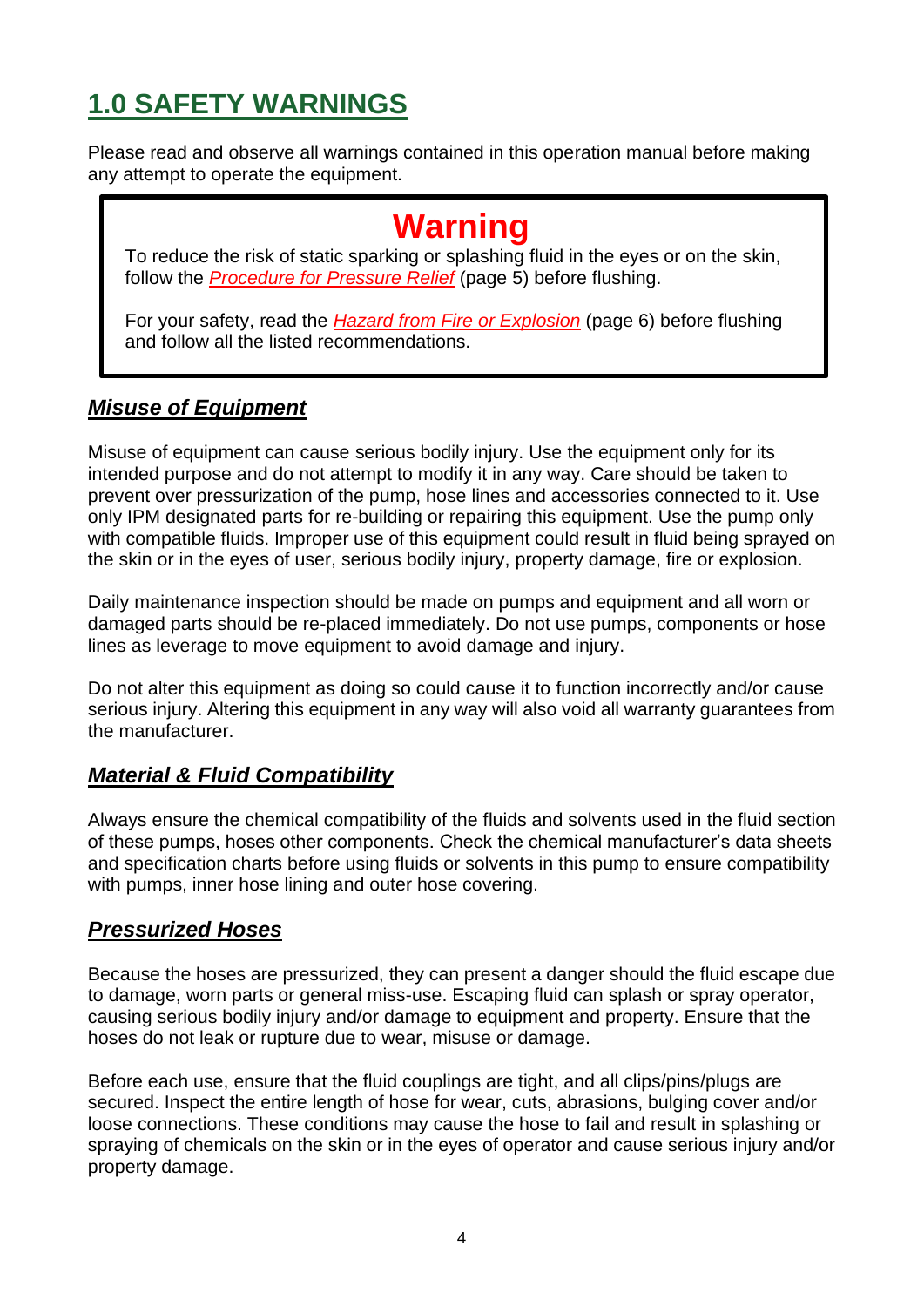#### *Pressure Specification*

The maximum working pressure of this equipment for fluids and air is 180 psi (12.4bar). Ensure all equipment and accessories used with this pump are rated to withstand the maximum working pressure of this pump. Never exceed the maximum working pressure of the pump, hose lines or any other components attached to the pump itself.

#### <span id="page-4-0"></span>*Procedure for Pressure Relief*

In order to avoid the risk of serious injury to operators from splashing/spraying chemicals, the following safety procedures should be used. This procedure should be used when shutting down the pump, performing general maintenance, repairing a pump or other components of the system, replacing components or when pumping operation is ceased.

- 1. Close the air valve to the pump.
- 2. Use the air bleed down valve (see INSTALLATION, page 8) to relieve the air pressure in the system.
- 3. Relieve the fluid pressure by holding a grounded metal pail in contact with the metal part of the fluid dispense valve and slowly opening the valve.
- 4. With a container ready to catch the fluid, open the drain valve (see INSTALLATION, page 8).
- 5. It is a good practice to leave the drain valve open until it is time to dispense fluid again.

If you are unsure that the fluid pressure has been relieved due to a blockage in a component or a hose, carefully relieve the pressure by carefully loosening the hose end coupling to allow the fluid pressure to escape slowly. After the pressure has been relieved, the fitting can then be removed, and any blockages removed.

#### *Flush the Pump Before Initiating Operation*

- 1. The pump is tested with lightweight DOP oil, which is left in to protect the pump parts. If the fluid you are pumping may become contaminated by oil, flush oil from pump with a compatible solvent before use. Follow the flushing instructions below.
- 2. When pumping fluids that set up or solidify, flush the system with a compatible solvent as often as necessary to remove build-up of solidified chemicals in the pump or hoses.
- 3. If the pump is being used to supply a circulating system, allow the solvent to circulate through the entire system for at least 30 minutes every 48 hours or more often if necessary, to prevent settling and solidification of chemicals.
- 4. Always fill the wet-cup 1/2 full of throat seal liquid (TSL) or compatible solvent to keep the fluid from drying on the displacement rod and damaging pump throat packing.
- 5. Lubricate the throat packing frequently, when you are pumping a non-lubricating fluid or are shutting down for more than one day.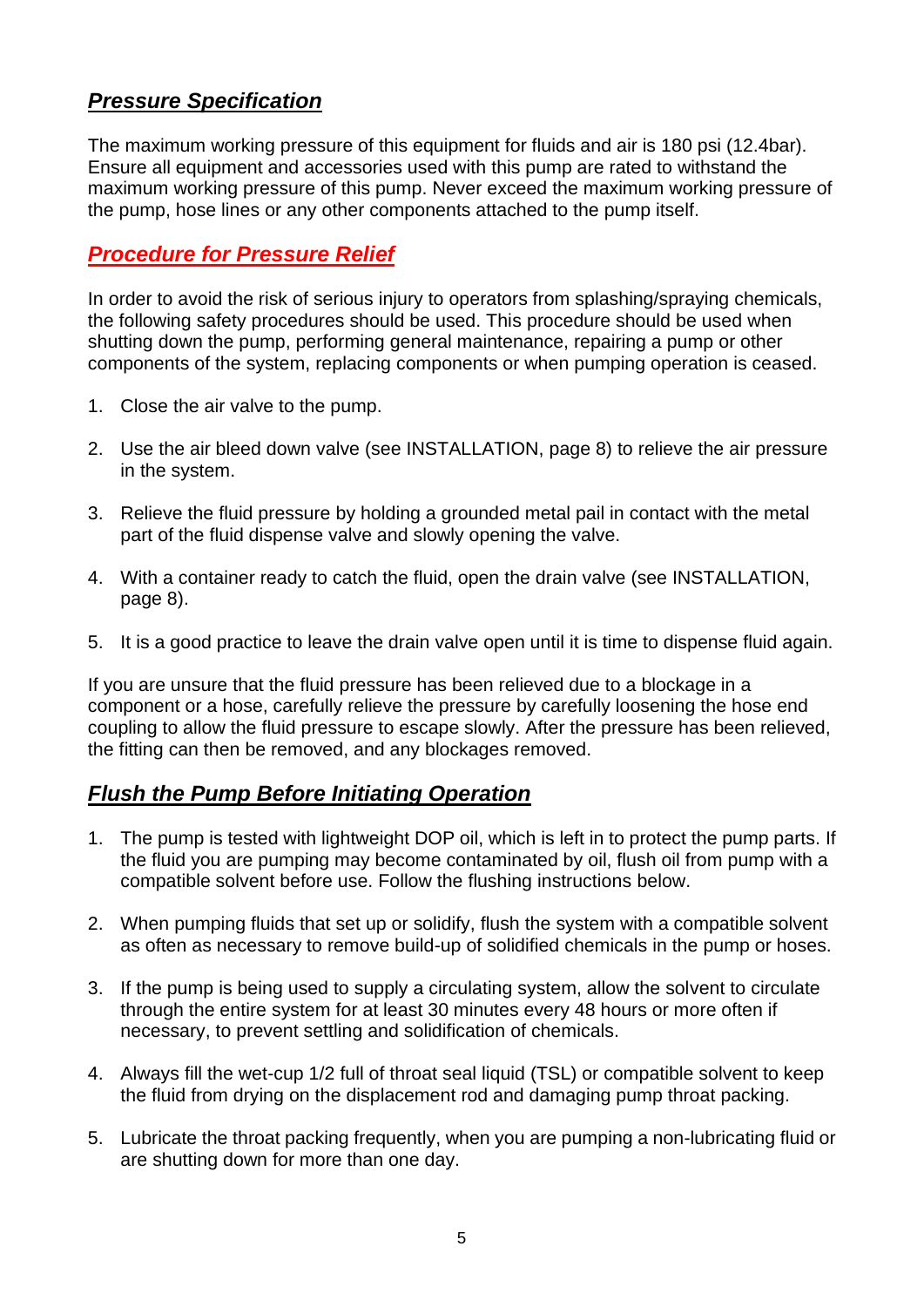#### *Shut Down & Care of Pump*

For Overnight shut down, follow the *[Procedure for Pressure Relief](#page-4-0)* (page 5). Always stop the pump at bottom of the stroke to prevent the fluid from drying on the exposed displacement rod and damaging the throat packing.

#### <span id="page-5-0"></span>*Hazards from Fire or Explosion*

Hazards exist where sparks can ignite vapors or fumes from combustible chemicals or other hazardous conditions exist such as explosive dust, etc. These sparks can be created from plugging in or unplugging an electrical supply cord or from the static electricity generated by the flow of fluid through the pump and hose.

Every part of the equipment must be properly grounded to prevent static electricity from generating a spark and causing the pump or system to become hazardous. These sparks can cause a fire, explosion, property and equipment damage and serious bodily injury. Ensure that the pump and all components and accessories are properly grounded and that electrical supply cords are not plugged in when these hazards exist.

Should any evidence of static electricity (sparks or small shocks while in contact with the equipment) exist, discontinue pump operation immediately. Investigate the source of the static electricity and correct the grounding problem. Do not use the system until the grounding problem is repaired.

#### *Grounding the Pump*

Always use the following procedures for grounding the pump. Loosen the lock screw to allow insertion of one end of a minimum sized 12-gauge wire into the bore hole of the grounding lug. Insert 12 gauge wire and tighten the lock screw securely. The other end of the ground wire must be secured to a true earth ground.

#### *Grounding Procedures*



Grounding of the pump and all the other dispensing equipment is necessary to minimize the possibility of sparks due to static electricity. Grounding must be in compliance with, local electrical codes. Check with local authorities for requirements in your area and with the type of equipment being used. Ensure that all the following equipment is grounded:

| Air compressor: | Follow the grounding procedures as recommended by |  |
|-----------------|---------------------------------------------------|--|
|                 | the compressor manufacturer.                      |  |

- 2. Air hoses: Always use grounded air hoses.
- 3. Fluid container used to supply the system: Grounding must be done according to local electrical codes.
- 4. Pump: Follow the procedures referred to in Figure A (page 6).
- 5. Fluid Hoses: Always use grounded fluid hoses.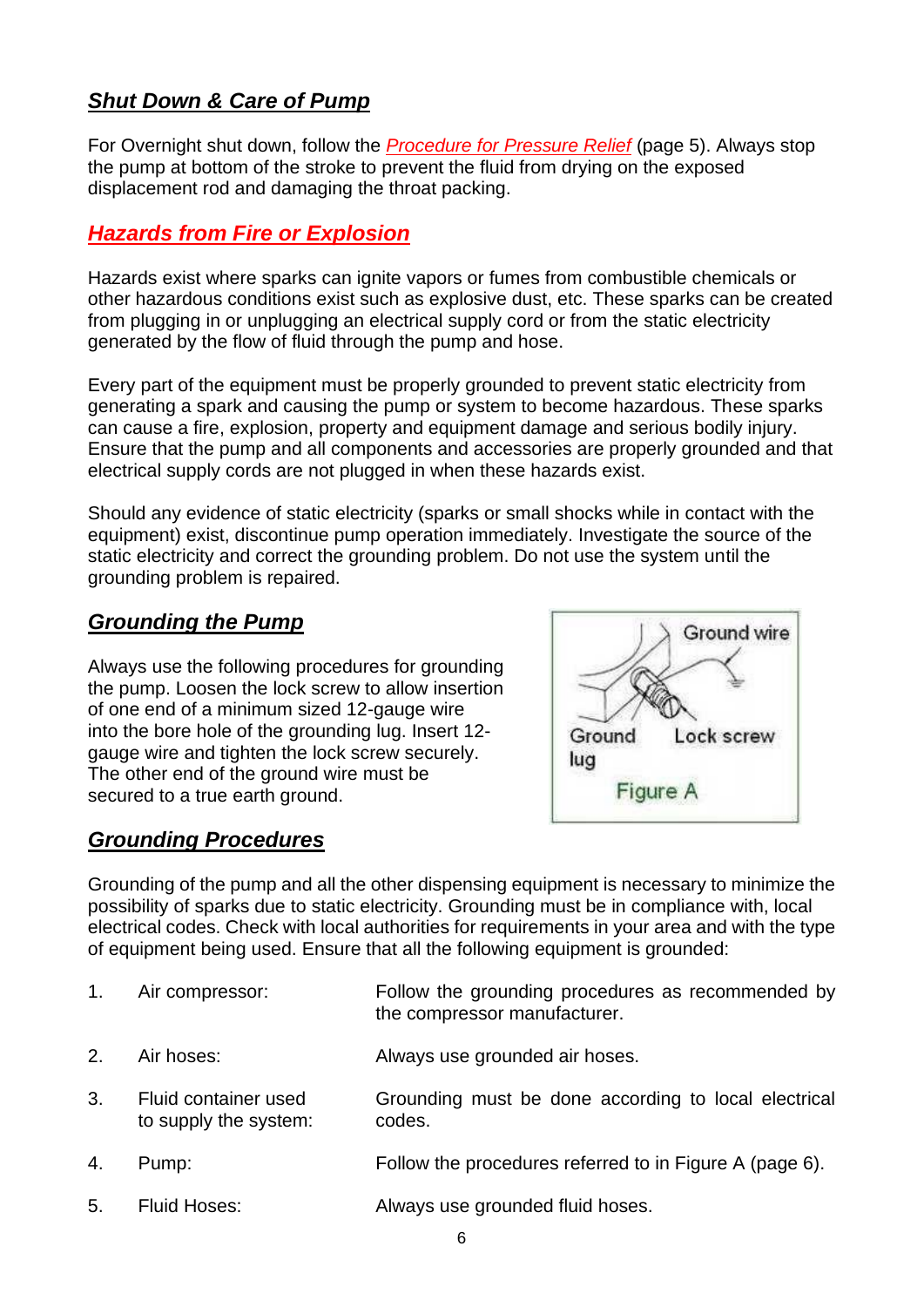- 6. Dispensing Valve: The valve must be metal to conduct through the fluid hose to the pump which must be properly grounded.
- 7. Dispensing Point: Grounding must be done according to local electrical codes.
- 8. Solvent Containers codes. use only metal: Grounding must be done according to local electrical conductive pails that are properly grounded.
- 9. Grounding while dispensing, cleaning or relieving pressure: Maintain conductivity by firmly securing the metal part of the dispensing valve to the side of a grounded metal container.

#### *Hose Grounding*

It is very important that the hoses used for both air and fluid dispensing be a grounding type and that ground continuity is always maintained during operation. Regular checks of the hose ground resistance (with a resistance meter using a suitable range) and a comparison to the manufacturer's specifications will ensure that the ground is within specifications. If it is not within specified limits it should be replaced immediately.

#### *Lubrication*

Transfer pump should be lubricated daily. Drain moisture from the air regulator. To manually lubricate the motor, disconnect the air lines at the motor and place approximately 10 of oil in the **air inlet**. Reconnect the air line and turn on the air to blow oil into the motor. Also keep the wet-cup filled with Throat Seal Liquid (TSL) or compatible solvent. This will reduce maintenance and prolong the packing life. Adjust the packing nut weekly so it is just tight enough to prevent leakage but do not over-tighten as this will restrict pump operation. Always follow the *[Procedure for Pressure Relief](#page-4-0)* (page 5) before adjusting the packing nut.

#### *Solvent Cleaning*

While cleaning the system with solvent, secure the metal part of the dispensing valve in contact with a grounded metal pail to minimize the possibility of splashing/spraying of chemicals on the skin, in the eyes and around static sparks. Use low fluid pressure for additional safety.

#### *Hazards from Moving Parts*

Use the *[Procedure for Pressure Relief](#page-4-0)* (page 5) to prevent the pump from starting unintentionally or unexpectedly. Be aware of moving parts that present a pinching hazard to fingers or other body parts. Always stay clear of these moving parts when starting or operating the pump.

#### *Safety Standards*

Safety standards have been established by the United States Government under the Occupational Safety and Health Act. These standards should be consulted as they apply to the hazards and type of equipment being used.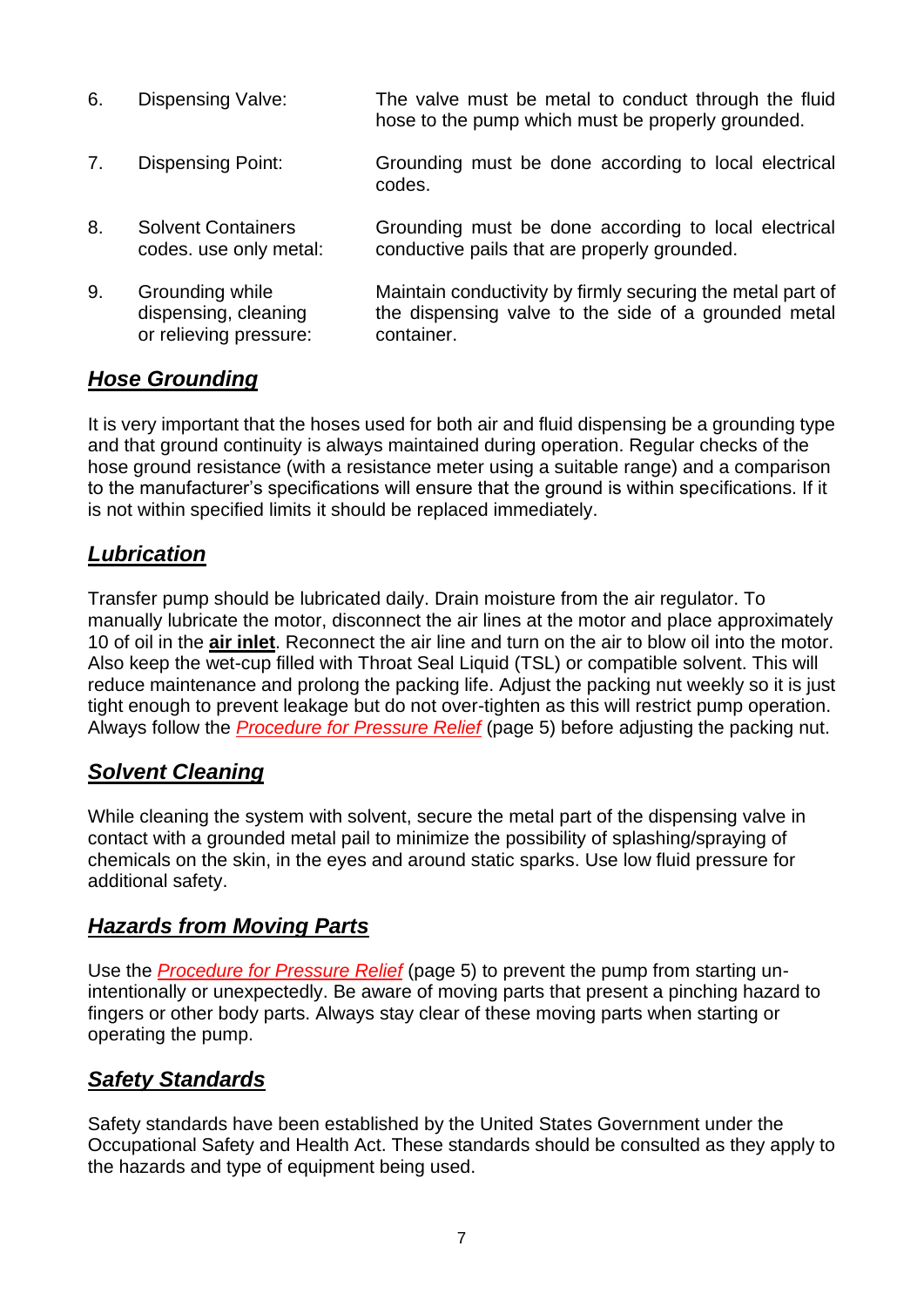## <span id="page-7-0"></span>**2.0 INSTALLATION**



Figure B depicts only a typical installation providing a guide for your reference, but many other installation methods can be used based on your specific application. Some parts shown are not included but are sold separately. Feel free to call your **Local Distributor** for assistance.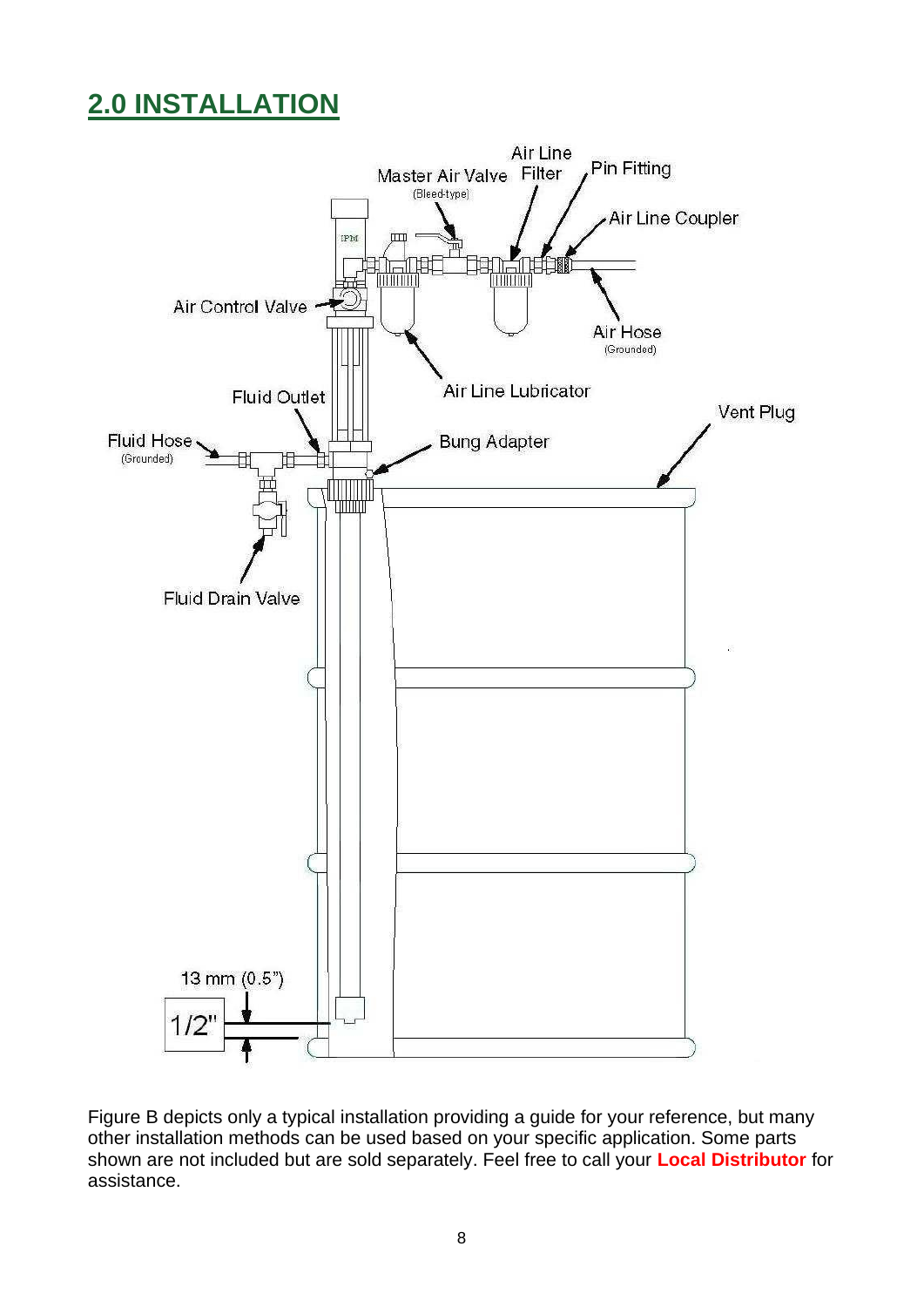#### <span id="page-8-0"></span>**2.1 Installation procedures**

Install the necessary accessories in sequence using **Figure B** (page 8) as a guide. An air control valve (IPM part # 501804) for controlling air flow is required. To minimize the risk of serious injury such as splashing/spraying chemicals on the skin, in the eyes or injury from moving parts, install the following accessories in your system.

#### **1. Bleed-off master air valve**

This valve will relieve the air trapped in the system after pump operation is ceased. Air that is trapped between this valve and the pump can cause the pump to reciprocate un-intentionally or un-expectantly and may cause injury to the operator.

#### **2. Fluid Drain Valve**

The fluid drain valve is installed to relieve fluid pressure in the pump, hose or at the dispensing valve when pump operation is ceased. The relief of pressure by the dispensing valve, which at times is inadequate if there is a clog or other restriction in the hose or dispensing valve can be achieved by using this fluid drain valve. Always use a metal valve for grounding purposes.

#### *Lubrication*

Connect an air lubricator to help achieve maximum pump longevity. The in-line lubricator provides proper lubrication to the air motor during operation. Next, install a bleed-off master air valve on the system. This valve is required on your system to relieve trapped air as explained above.

Air filters help to remove dirt and foreign particles from the supply air. Water moisture will also be trapped within this filter. Be sure to release the trapped water daily as a good maintenance practice. Connect a grounded air supply hose for main air supply.

For the fluid section, connect one fluid drain valve directly after the outlet of the pump. Be sure to connect it pointing downwards for safety. Connect a grounded fluid hose to the fluid outlet 3/4" NPT (female).

**Ensure that installation is fully completed before proceeding with startup operations.**

**Ensure grounding of the pump and accessories is completed before beginning pump operation. Observe all OSHA and other safety regulations.**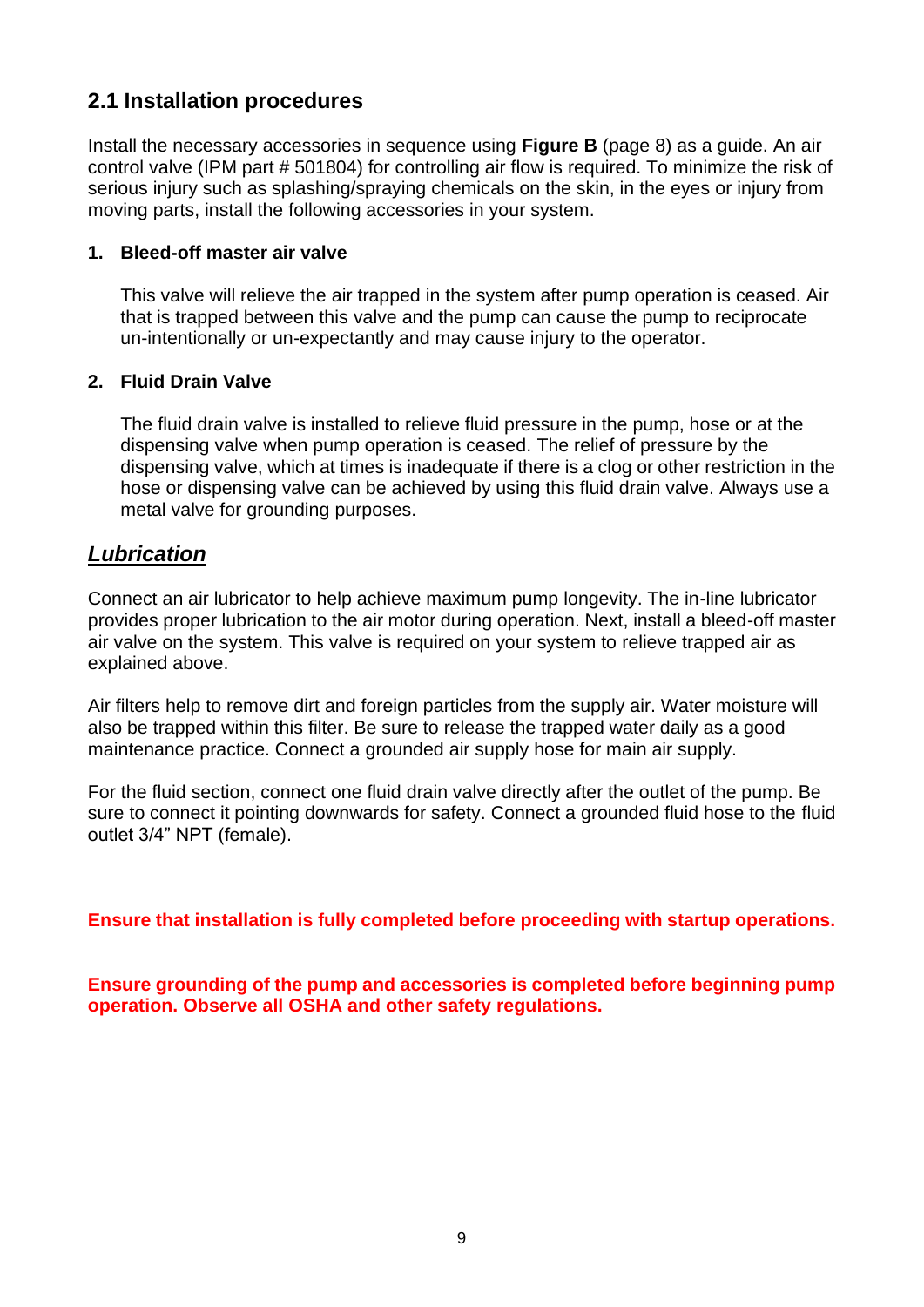## <span id="page-9-0"></span>**3.0 OPERATION**

#### <span id="page-9-1"></span>**3.1 Start up and adjustment of transfer pump**

- 1. Ensure that the air control valve is closed then open the bleed-type master air valve. Connect the quick disconnect coupler to the male fitting.
- 2. For safety, open the dispensing valve slowly, then drain fluid into a grounded metal container. Ensure metal-to-metal contact is always maintained between the container and the valve.
- 3. Adjust the air control valve slowly for just enough pressure to start running the pump. This is to prime all air within the system. After all the air has been expelled from the lines, close the dispensing valve. During the priming of the pump, the pump operates when the dispensing valve is opened and stops when the valve is closed.
- 4. Turn the air regulator slowly until sufficient flow from the dispensing valve is achieved. Remember to always run the pump at the lowest possible speed necessary to achieve what is desired. Never exceed the maximum working pressure of any component in the system.
- 5. The pump should not be left to run dry of the fluid being worked upon. When running empty, the operating speed will rise rapidly, increasing the chance of damage to the pump and/or components. During operation should the pump be found to run too fast, stop it immediately and ensure the fluid supply is not too low or the drum is empty. If air has gone into the system, repeat the priming rocedure. Ensure that all air has been expelled from the lines before beginning operation again. Flush the pump or leave it filled with a compatible solvent when not in use.
- 6. Always follow the Pressure Relief Procedure should the pump be put away for any period or during system shut off at the end of the day.

#### <span id="page-9-2"></span>**3.2 Shut down procedure**

- 1. Relieve the air pressure with the air regulator.
- 2. Open the air needle valve.
- 3. Bleed off residual pressure in the system with the bleed-off master air valve.
- 4. Open the drain valve to relieve fluid pressure in the system. Use a container to collect the fluid drained off. **Be especially careful as the fluid may still be under pressure.** Hold the metal fluid drain valve against the side of the grounded container while relieving the pressure.

**Note: For long periods of shutdown, flush the pump thoroughly with an appropriate cleaning fluid to prevent solidified chemical build-up.**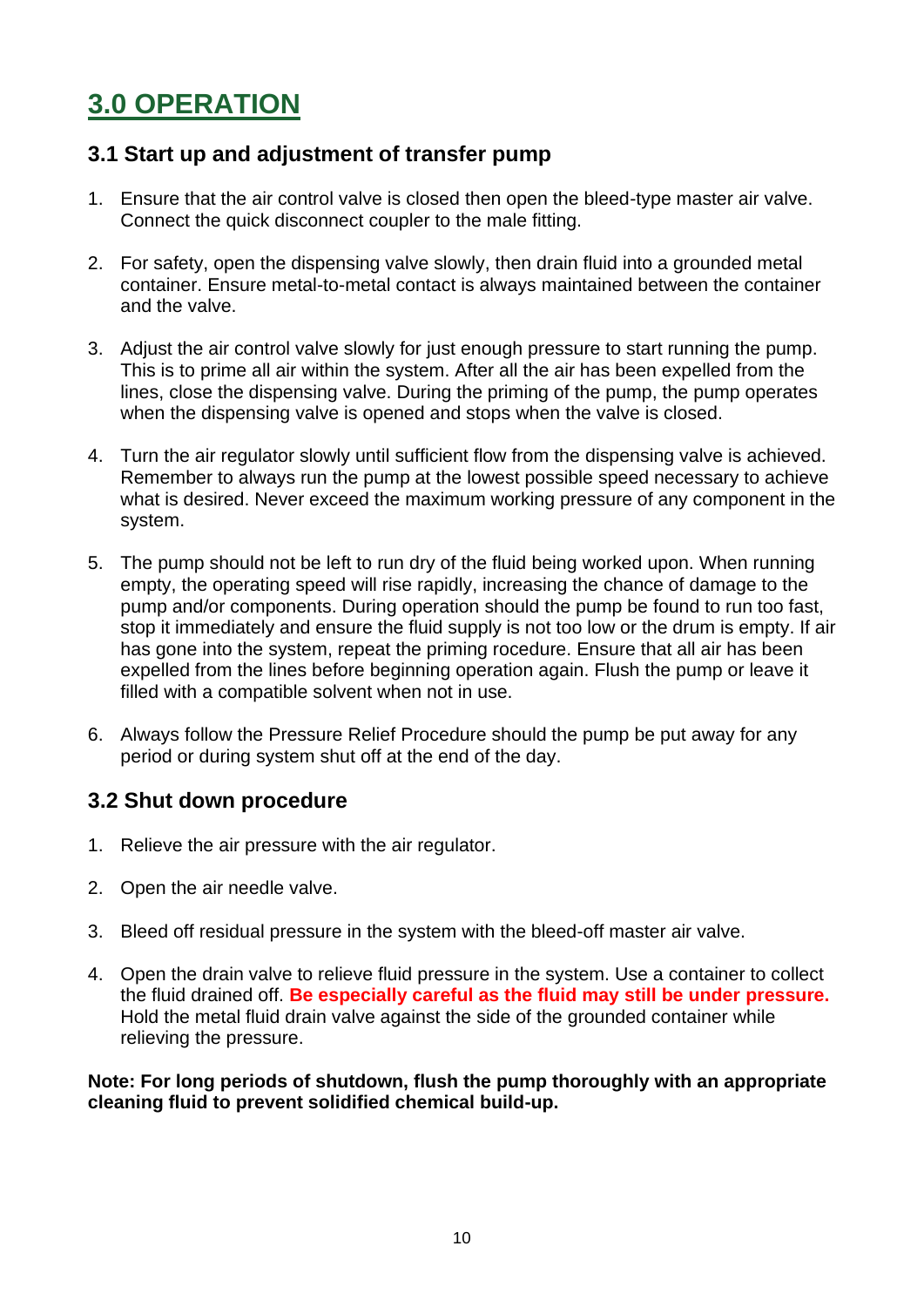#### <span id="page-10-0"></span>**3.3 Daily maintenance check**

- 1. Ensure sufficient lubricant in the air lubricator.
- 2. Keep the packing cup 1/2 filled with a suitable fluid to ensure the piston rod remains clean and lubrication is supplied to the packing.
- 3. Drain any moisture trapped in the air pressure cylinder.

**Note: Clean and flush the pump thoroughly with appropriate cleaning fluid to maintain the maximum service life of the equipment.**

#### <span id="page-10-1"></span>**3.4 Disassembly procedure**

- 1. All inlet/outlet hoses should be removed, and the pump moved to a suitable work area.
- 2. Clamp on the outlet housing with the outlet hole against one of the jaws of the vice. Alternatively, a pipe clamp may be utilized instead of a vice. When clamping the housing, it becomes possible to remove either the air cylinder or the lower tube and/or foot valve.

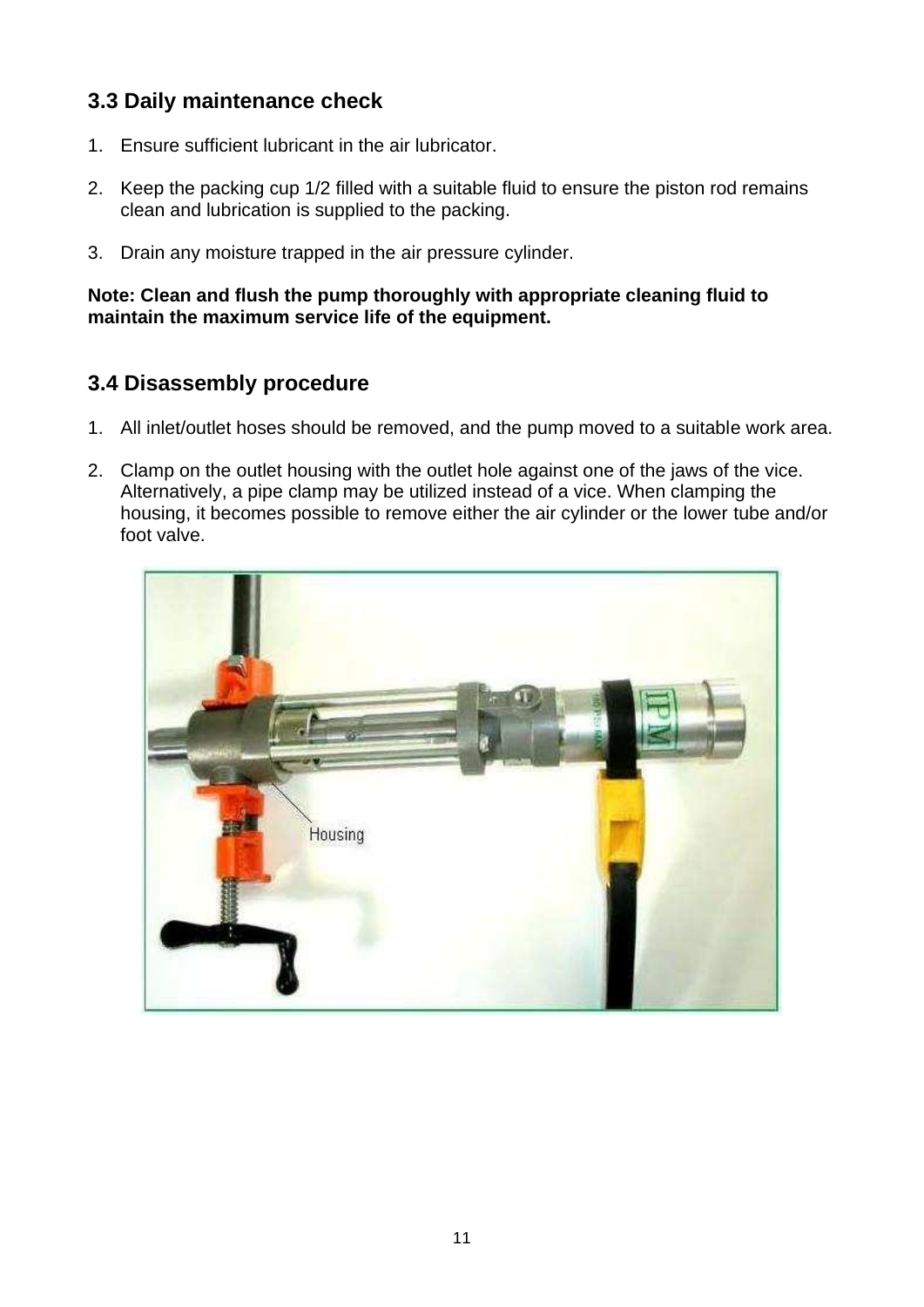3. Remove the foot valve, while holding the air cylinder with a strap wrench as shown.



4. Use snap ring pliers to remove snap ring and E-clip. Remove check ball and examine foot valve for debris and/or damage. Replace as necessary. Replace Teflon O-ring and re-assembly foot valve with ball, snap ring and E-clip.

*A NOTE ON FOOT VALVES:* All foot valves have been converted to a higher flow capacity. This is a design element to reduce out-gassing and suction pressure within the pump. While the foot valves are readily interchangeable with the older style the internal components are not, so take care when ordering replacement parts.



5. With a strap wrench close to outlet housing, unscrew the air cylinder taking care NOT to bend the piston rod in the process. Examine air cylinder for damage to the interior cylinder wall by looking through the cylinder at an acute angle to a light source.

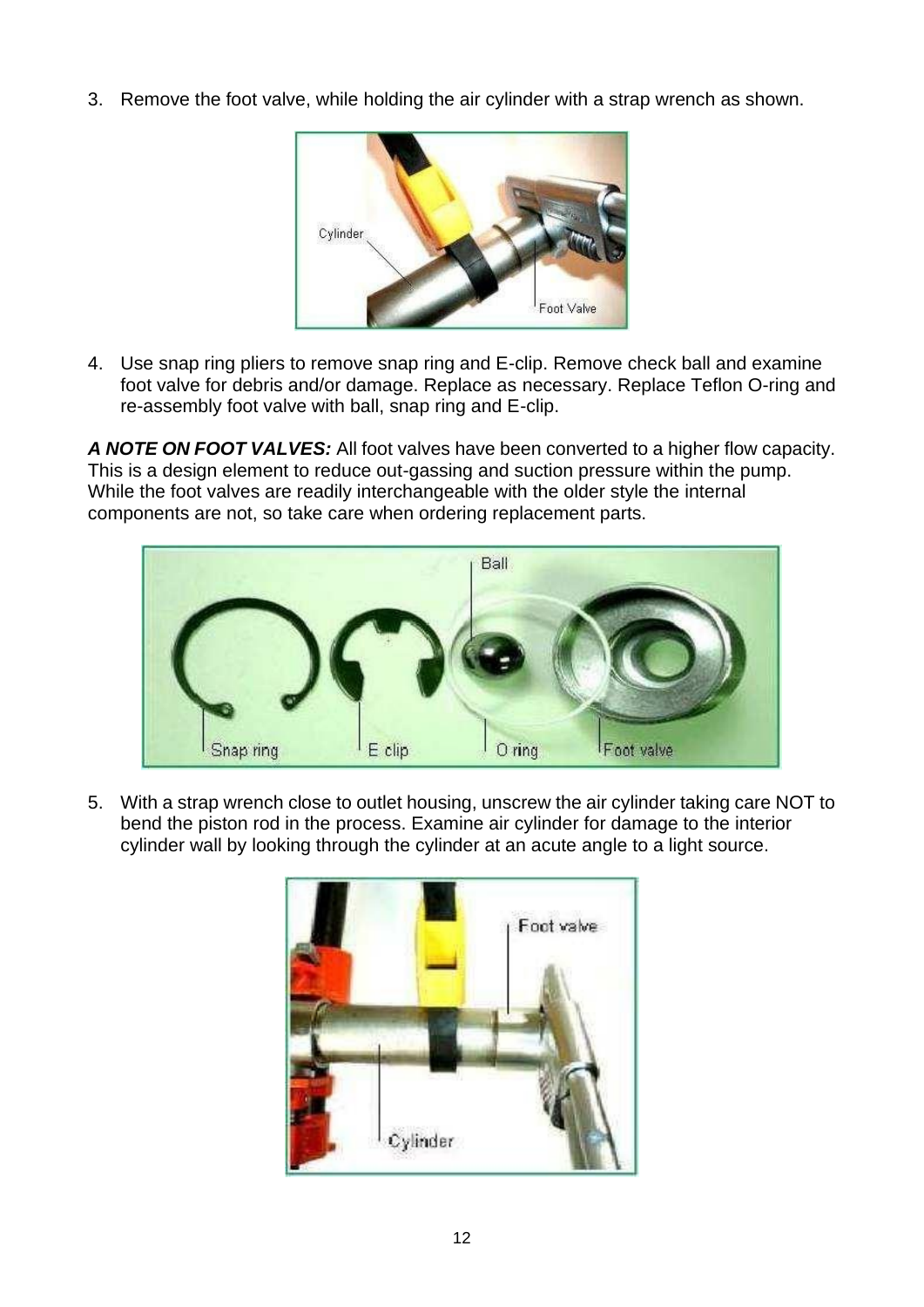6. At this point you can remove either the connecting rod from the displacement rod or the internal check valve from the connecting rod. Typically, you will be taking apart the internal check valve assembly to inspect and clean.



- 7. Please note that you must loosen the hex nuts and re-tighten upon assembly.
- 8. Carefully clamp piston valve housing in vice and unscrew piston pump. Remove the piston valve housing for buildup, debris or damage.
- 9. Re-assemble the piston pump to the piston valve housing with the piston valve, washer and piston cup in place. Shown in the picture below are the components for the upper check valve.



10. Re-assemble the hex nut onto the connecting rod. Install the piston valve housing assembly onto the connecting rod. Adjust the piston valve housing so that the tolerance between the connecting rod and the piston valve is between 0.060" and 0.080" using a feeler gauge for accuracy.

#### *This gap is extremely important because too much gap will not allow the fluid to flow correctly; too little or no gap will restrict the flow.*

11. From the fluid section, remove the three lock nuts from the three tie rods. Slide complete air piston assembly out through the outlet housing. Complete air motor assembly part NO. is #700014 is shown in **"4.0 Parts Identification for all pumps.**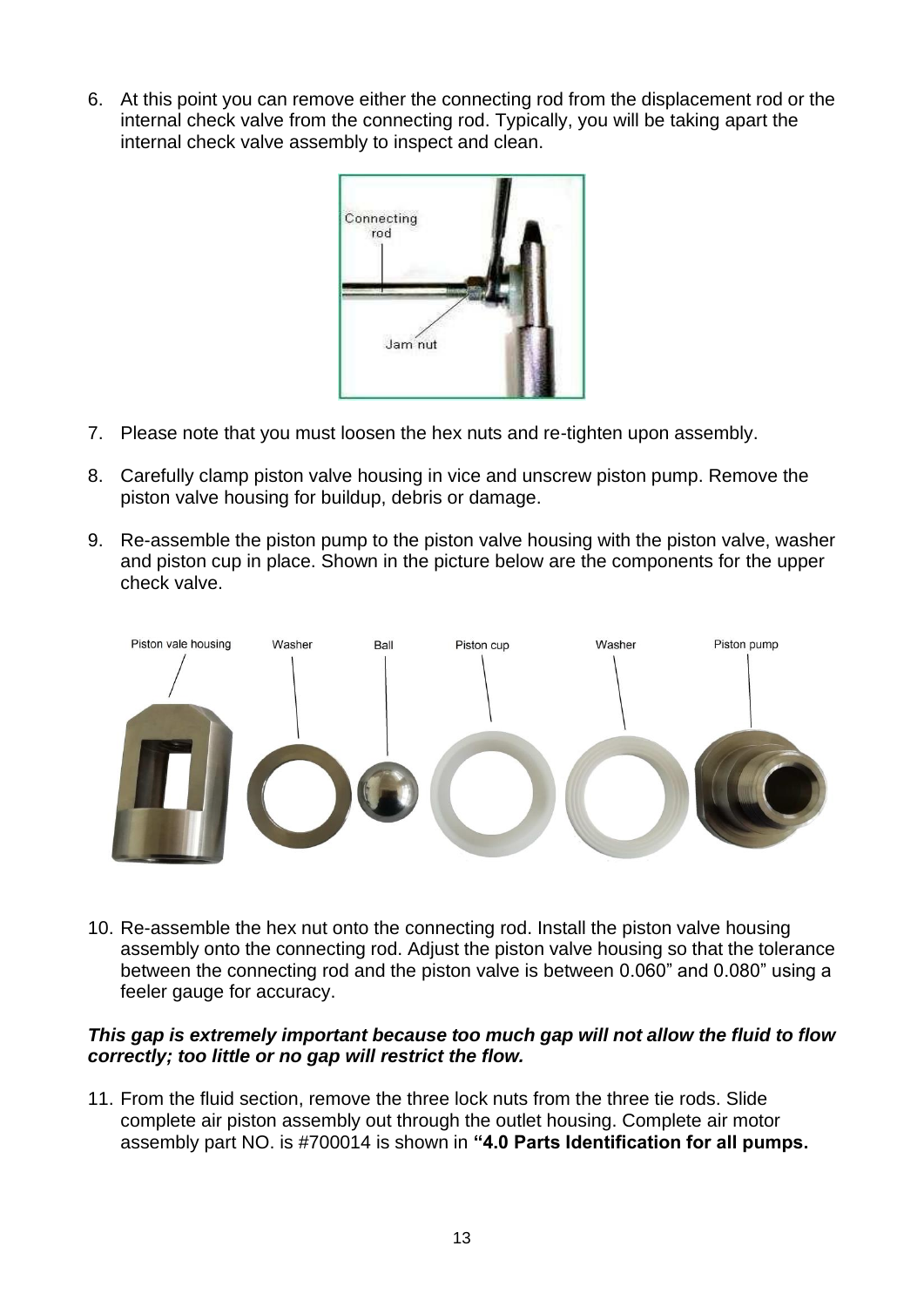

- 12. From the air motor section, remove the cotter pin then remove the flat head pin. Unscrew the displacement rod from the piston shaft, as shown in diagram above.
- 13. From the air section, remove the packing nut from the outlet housing and remove female gland, male gland and "V" block packing from the outlet housing. Examine all packing's for damage and replace if necessary. Examine the displacement rod for damage along its length and on both ends. Replace if necessary. Lubricate then reassemble the packing parts (female gland, male gland and "V" block packing) onto the outlet housing. Tighten up the packing nut taking care not to over-tighten it to ensure no damage occurs to the packings.
- 14. Clamp the air motor assembly in a vice by the air motor base. Using a strap wrench near the base as shown, remove the air cylinder. Examine the conical spring in the air motor cap to ensure that it is not damaged or loose. Slide the air motor assembly with the piston shaft out through the air motor base. Examine the V- block packing for damage and replace if necessary. Examine the square cut gaskets in the air motor cap, top and bottom and replace if needed. This gasket seals the cylinder cap to the air cylinder cap to the air cylinder. Look at air section illustration for a parts reference number.



- 15. From fluid section, unscrew displacement rod from the piston shaft. Examine for debris build-up or damage. Re-assemble the muffler with the point of the cone facing up inside the piston shaft. Screw the displacement rod into the piston shaft.
- 16. From air section, remove the air motor assembly from the piston shaft. Remove the three socket head cap screws. Examine the three small O-rings and one large O-ring and replace if necessary.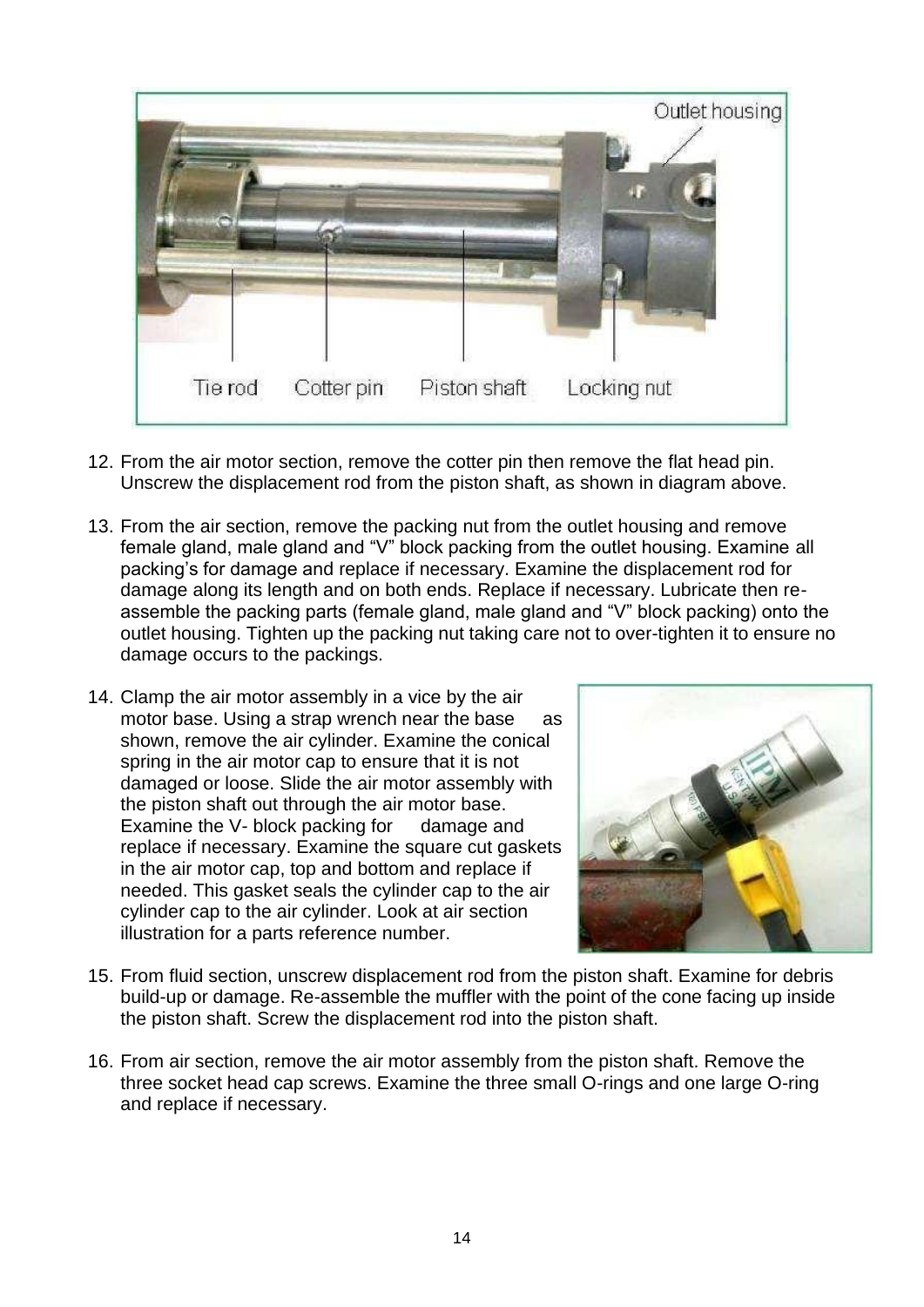#### <span id="page-14-0"></span>**3.5 Assembly procedure**

1. Align air motor assembly with parts seen in the component list picture below. The air exhaust valve plate and the screws require the use of threadlocker to ensure they do not vibrate loose during pump operation. Tighten the screws to a tolerance of 10-14 inch pounds.



- 2. Assemble the complete air motor assembly again using threadlocker with washer onto the piston shaft. Hand-tighten only.
- 3. Slide complete air motor and shaft assembly into the air motor base. Ensure the two square cut gaskets are in the correct position in air cylinder and air cylinder cap. Clamp the air motor base in a vice and use a strap wrench to assemble the air cylinder and the air cylinder cap to the air motor base. Hand-tighten the air cylinder cap and connect piston shaft to displacement rod with flat headed pin, then secure with cotter pin. Install tie rods in outlet housing. Insert piston shaft through the packing's and secure the three lock nuts with threadlocker, then torque to 11-foot pounds tolerance.
- 4. Secure suction piston assembly to displacement rod by screwing until the threads bottom-out on the hex nut then re-tighten the hex nut.
- 5. Replace O-ring in outlet housing. Use threadlocker on threads for air cylinder and crew into outlet housing. Hand-tighten air cylinder in place.
- 6. Use threadlocker on the threads exposed on the cylinder and tighten foot valve in place.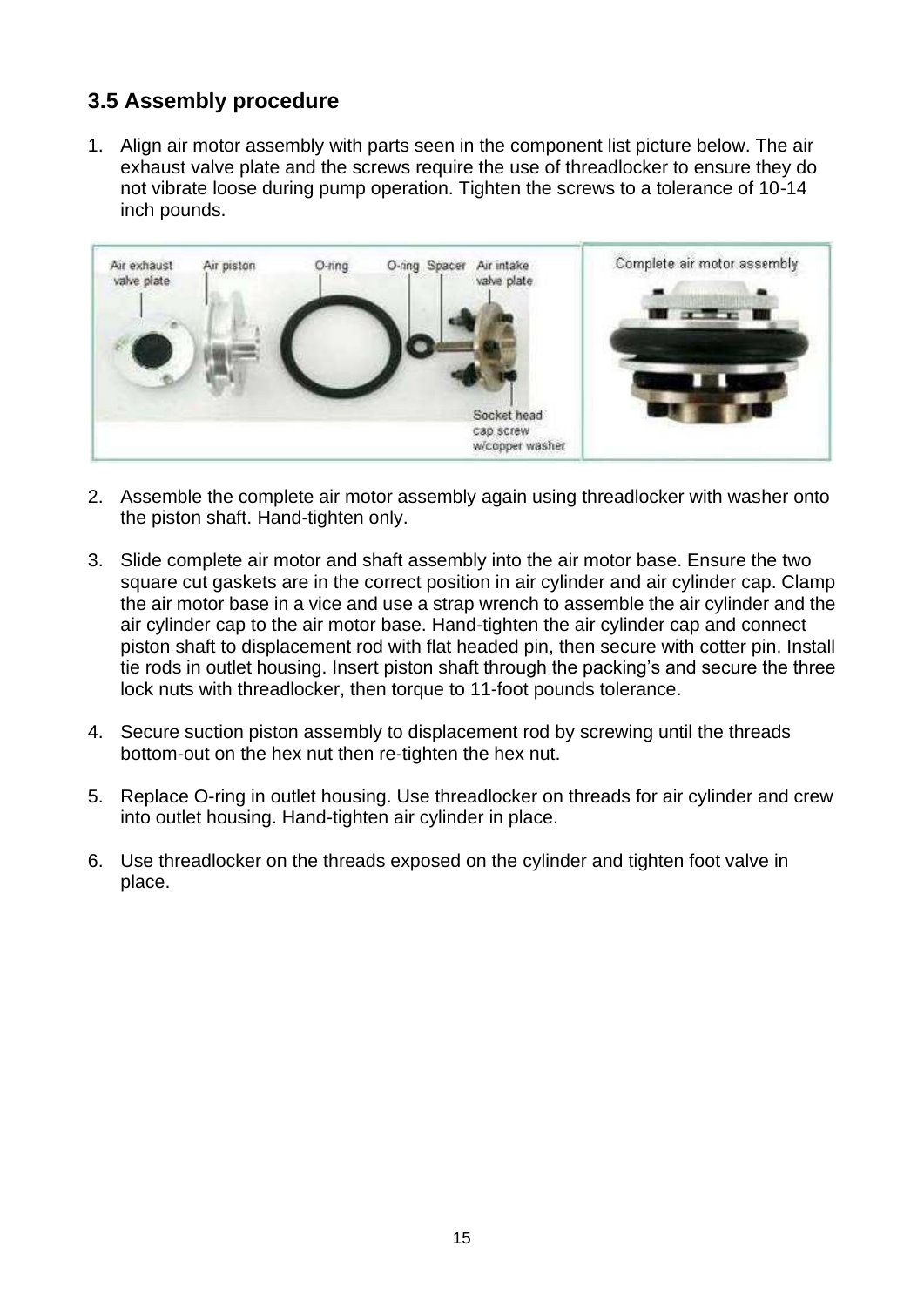## <span id="page-15-0"></span>**4.0 PARTS IDENTIFICATION**

#### *Air motor section*





 $\sqrt{a}$  Torque to 10-14 in-lb (1.1-1.6 N·m)

\* Part number 5 (threads) and part number 12 require the use of threadlocker to help ensure they do not come undone.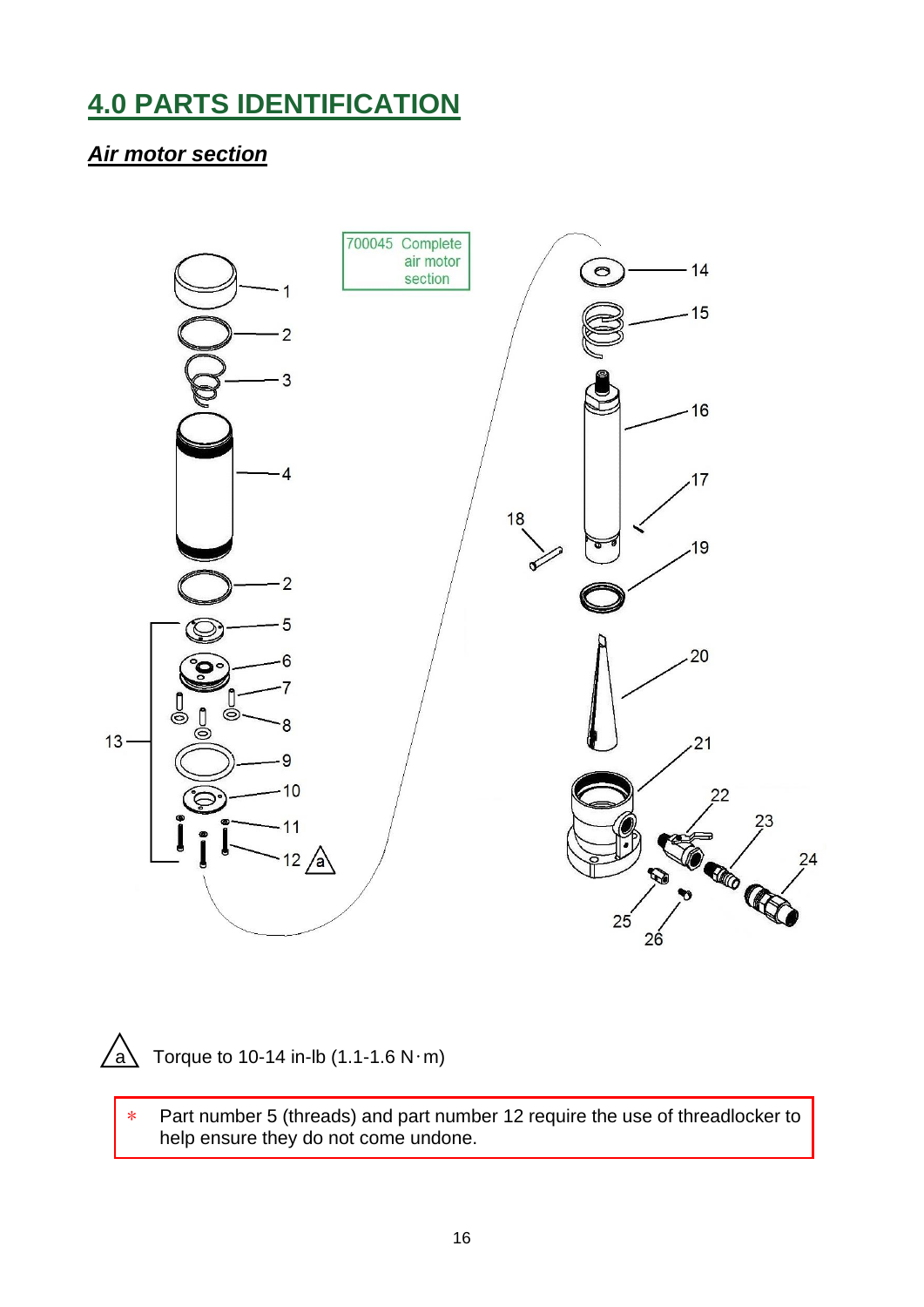| <b>ITEM</b>    | <b>PART NUMBER</b> | <b>DESCRIPTION</b>                     | <b>QUANTIT</b> |
|----------------|--------------------|----------------------------------------|----------------|
| 1              | 500100             | Cylinder cap                           | 1              |
| $\overline{2}$ | 500101             | Gasket                                 | $\overline{2}$ |
| 3              | 500103             | Spring                                 | 1              |
| 4              | 500102             | Cylinder                               | 1              |
| 5              | 500138             | Air exhaust valve plate                | 1              |
| 6              | 500137             | Air piston                             | 1              |
| $\overline{7}$ | 500140             | Valve plate spacer                     | 3              |
| 8              | 500144             | $O$ -ring                              | 3              |
| 9              | 500141             | $O$ -ring                              | 1              |
| 10             | 500139             | Air intake valve plate                 | 1              |
| 11             | 500143             | Copper gasket                          | 3              |
| 12             | 500142             | SHCS(6-32X1)                           | 3              |
| 13             | 700014             | Air motor assembly<br>$(include 5-12)$ | 1              |
| 14             | 500104             | Valve washer                           | 1              |
| 15             | 500105             | <b>Compression spring</b>              | 1              |
| 16             | 500106             | Piston shaft                           | 1              |
| 17             | 500113             | Cotter pin Dia.2X16                    | 1              |
| 18             | 500112             | Straight headed pin                    | 1              |
| 19             | 500110             | Packing V-Block (NBR)                  | 1              |
| 20             | 500111             | <b>Muffler</b>                         | 1              |
| 21             | 500109             | Air motor base                         | 1              |
| 22             | 501804             | <b>Ball valve</b>                      | 1              |
| 23             | 500370             | Air quick connector (M)                | 1              |
| 24             | 500369             | Air quick connector (F)                | 1              |
| 25             | 500107             | Grounding lug                          | 1              |
| 26             | 500108             | Screw M5x10                            | 1              |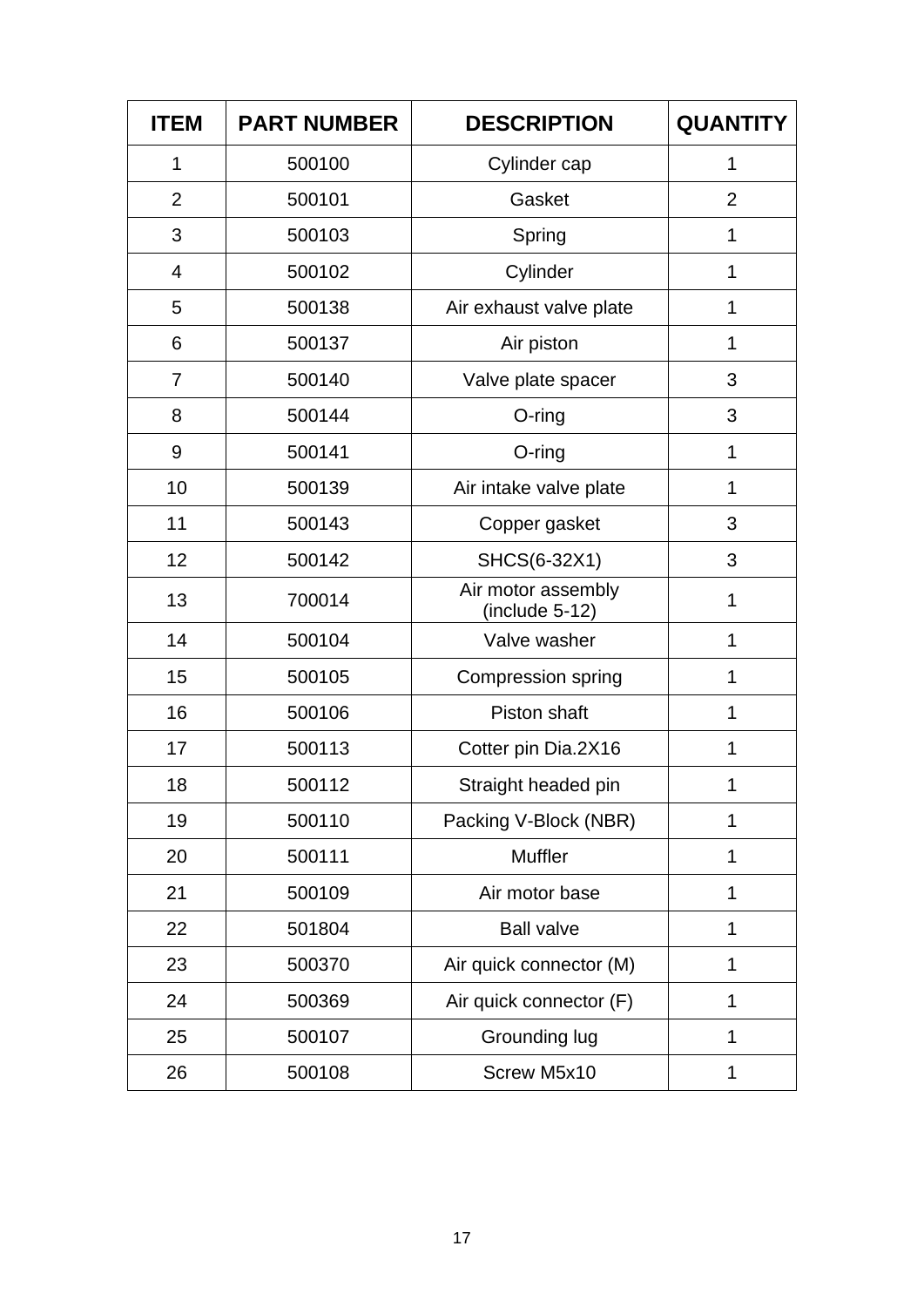### *Fluid section*





 $\sqrt{b}$  Torque to 11 ft-lb (15 N·m)



 $\sqrt{c}$  Torque to 24 ft-lb (33 N·m)



 $\sqrt{d}$  Torque to 47 ft-lb (64 N·m)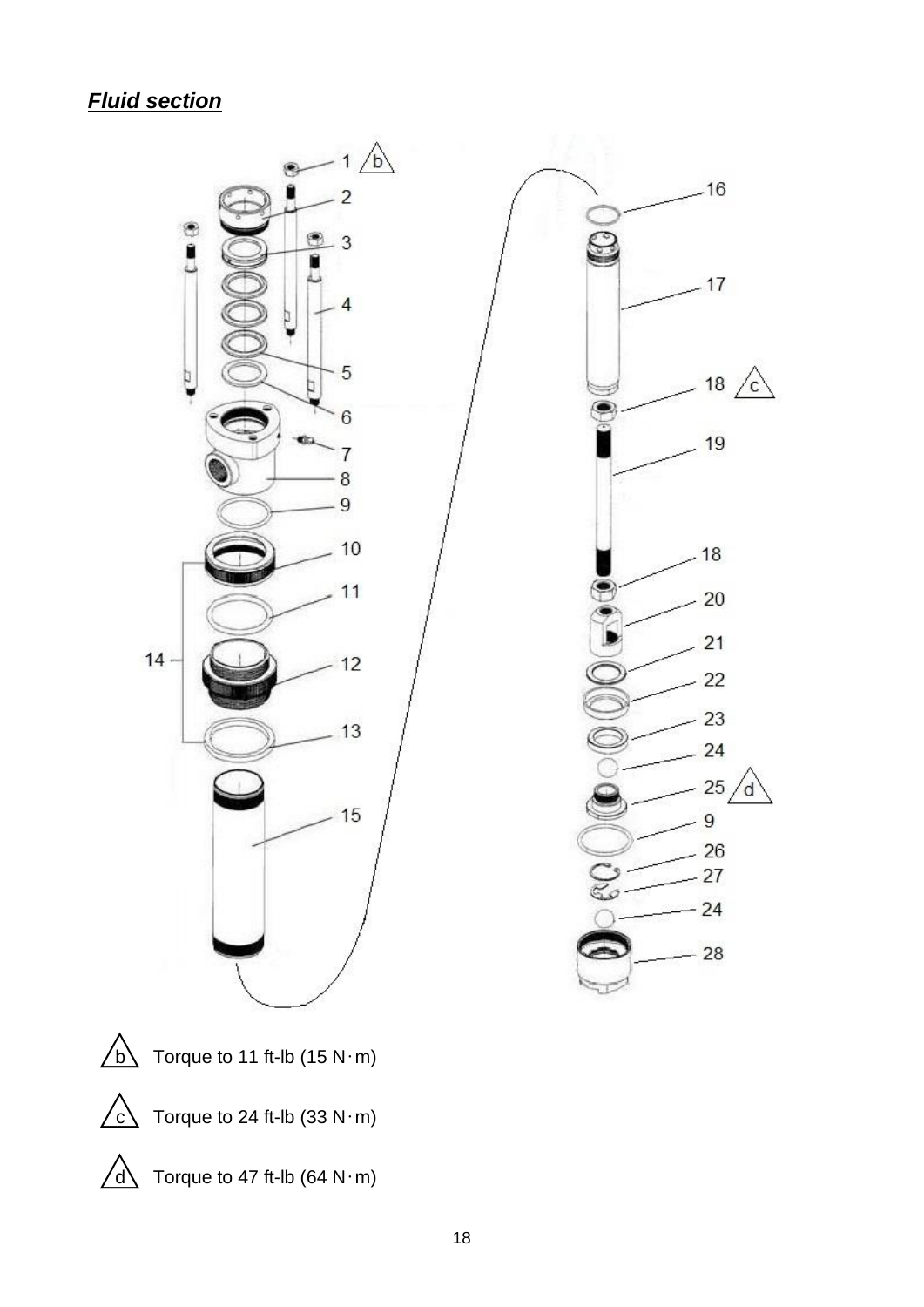| <b>ITEM</b>    | <b>PART NUMBER</b> | <b>DESCRIPTION</b>                             | <b>QUANTITY</b> |
|----------------|--------------------|------------------------------------------------|-----------------|
| 1              | 500115             | Lock nut M8                                    | 3               |
| $\overline{2}$ | 500152             | Packing nut                                    | 1               |
| 3              | 500153             | Female gland                                   | $\mathbf{1}$    |
| $\overline{4}$ | 500163             | Tie rod                                        | 3               |
| 5              | 500119             | V-Packing                                      | 3               |
| 6              | 500154             | Male gland                                     | 1               |
| $\overline{7}$ | 500122             | <b>Grease fitting</b>                          | 1               |
| 8              | 500121             | Outlet housing                                 | 1               |
| 9              | 500124             | O-ring                                         | $\overline{2}$  |
| 10             | 500146             | Bung adapter cap                               | 1               |
| 11             | 500147             | O-ring                                         | 1               |
| 12             | 500145             | Bung adapter                                   | 1               |
| 13             | 500053             | Gasket                                         | 1               |
| 14             | 700015             | Bung adapter assembly<br>(include 10,11,12,13) | 1               |
| 15             | 500159             | Cylinder                                       | 1               |
| 16             | 500114             | $O$ -ring                                      | 1               |
| 17             | 500155             | Displacement rod                               | 1               |
| 18             | 500156             | Hex nut                                        | $\overline{2}$  |
| 19             | 500157             | Connecting rod                                 | 1               |
| 20             | 500160             | Piston valve housing                           | 1               |
| 21             | 500161             | Washer                                         | 1               |
| 22             | 500132             | Piston cup                                     | 1               |
| 23             | 500164             | Piston spacer                                  | 1               |
| 24             | 500269             | <b>Ball</b>                                    | $\overline{2}$  |
| 25             | 500158             | Pump piston                                    | 1               |
| 26             | 500193             | Snap ring                                      | 1               |
| 27             | 500192             | E-clip                                         | 1               |
| 28             | 500197             | Foot valve                                     | 1               |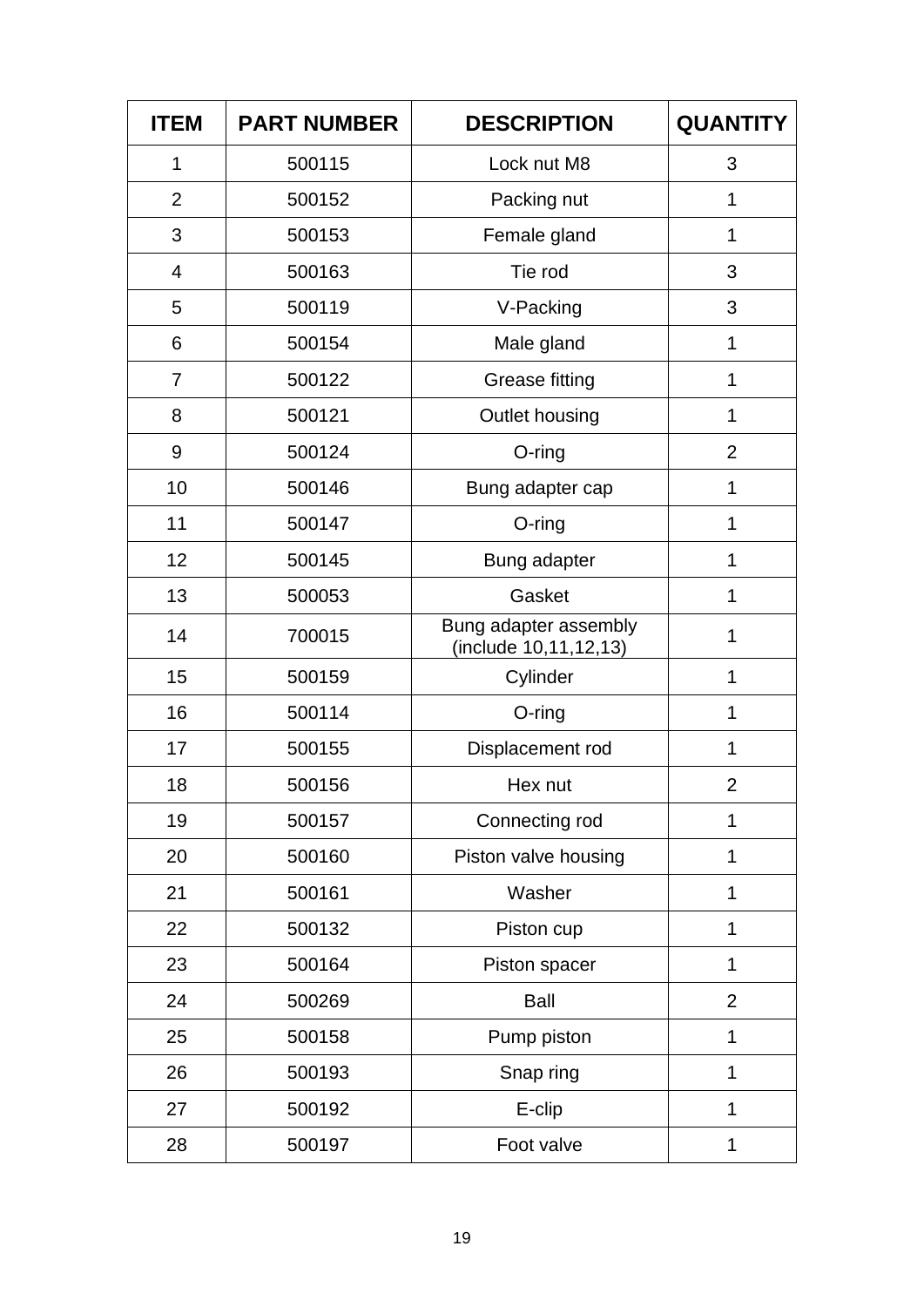## <span id="page-19-0"></span>**5.0 REPAIR KITS**

| 601005 | Air motor section repair kit |                    |                |
|--------|------------------------------|--------------------|----------------|
|        | Part #                       | <b>Description</b> | Qty            |
|        | 500101                       | Gasket             | $\overline{2}$ |
|        | 500110                       | "V" block packing  | 1              |
|        | 500141                       | $O$ -ring          |                |
|        | 500144                       | $O$ -ring          | 3              |

| 601004 | Fluid section repair kit, Teflon package |                    |     |
|--------|------------------------------------------|--------------------|-----|
|        | Part#                                    | <b>Description</b> | Qty |
|        | 500153                                   | Female gland       | 1   |
|        | 500154                                   | Male gland         |     |
|        | 500180                                   | "V" block packing  | 3   |
|        | 500181                                   | Piston cup         |     |

| 601006 | Fluid section repair kit, UHMWPE package |                    |     |
|--------|------------------------------------------|--------------------|-----|
|        | Part#                                    | <b>Description</b> | Qty |
|        | 500153                                   | Female gland       |     |
|        | 500154                                   | Male gland         | 1   |
|        | 500119                                   | "V" block packing  | 3   |
|        | 500132                                   | Piston cup         |     |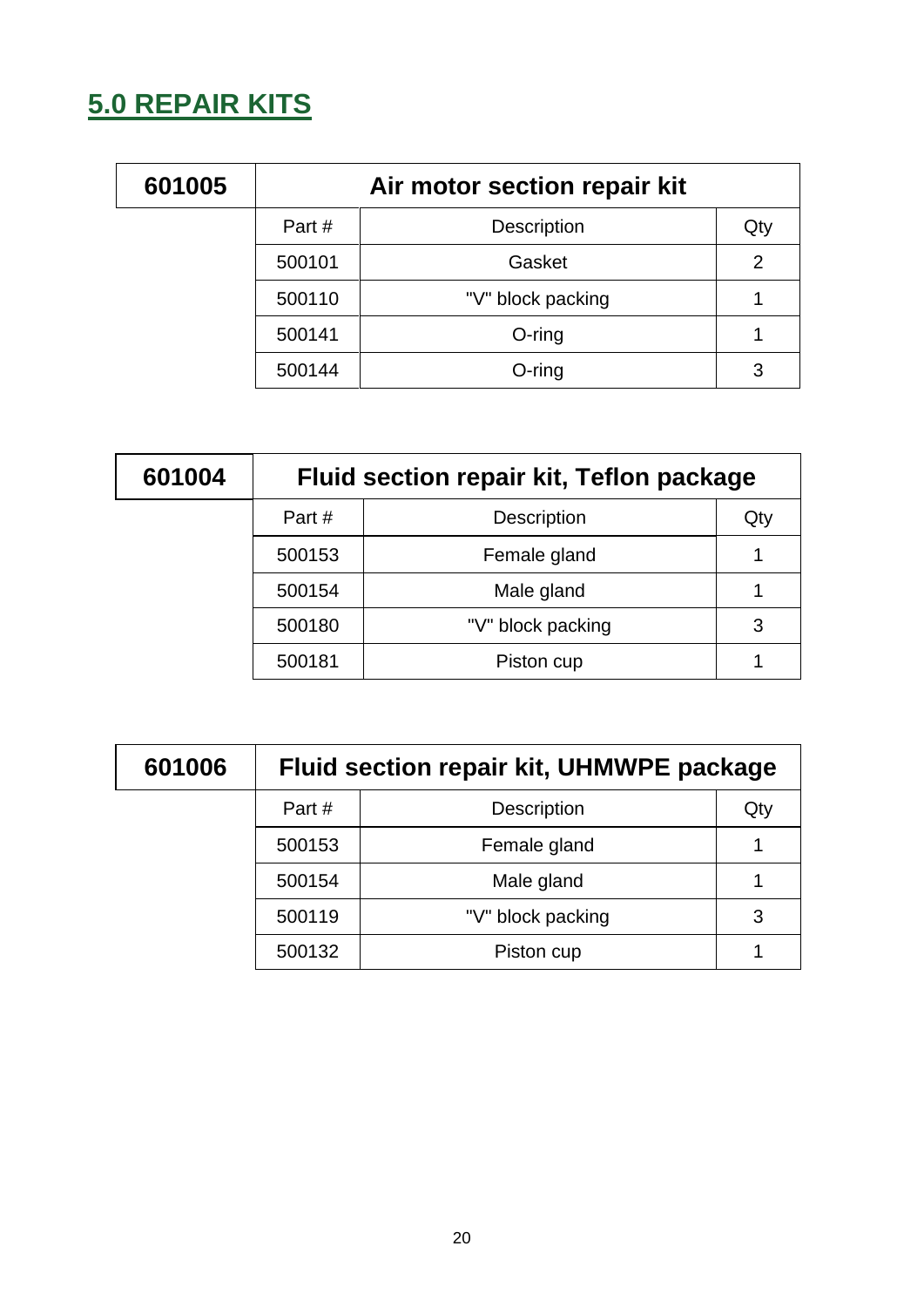## <span id="page-20-0"></span>**6.0 TROUBLE SHOOTING**

| <b>Problem</b>                                                                | Cause                                                                                      | <b>Recommended</b><br><b>Solutions</b>                                                                                                                                                                                                                               |  |
|-------------------------------------------------------------------------------|--------------------------------------------------------------------------------------------|----------------------------------------------------------------------------------------------------------------------------------------------------------------------------------------------------------------------------------------------------------------------|--|
|                                                                               | Air motor stalled                                                                          | Remove and then reattach the quick<br>disconnect fitting to re-start the air motor.                                                                                                                                                                                  |  |
| Pump does not<br>move                                                         | Fluid section seized                                                                       | Make sure the pump has no air or liquid<br>pressure. Remove air cylinder and cap<br>from air motor. See if the piston rod can<br>move up/down or turn. If yes, check for<br>full stroke ability. If piston rod does not<br>move at all, the fluid section is seized. |  |
|                                                                               | Low air supply                                                                             | A) Increase air supply<br>B) Open air ball valve<br>C) Close bleed valve                                                                                                                                                                                             |  |
| Air leak along                                                                | Worn packing in fluid                                                                      | Replace packing                                                                                                                                                                                                                                                      |  |
| piston shaft.<br>section.                                                     |                                                                                            | Check O-ring, replace if necessary. Also                                                                                                                                                                                                                             |  |
| Air leaks from<br>piston shaft<br>holes.                                      | Contamination by debris<br>in the air motor piston.                                        | check the rubber seal to see if it has<br>come apart from the air exhaust valve<br>plate.                                                                                                                                                                            |  |
| Slow operations<br>Icing of the air motor.<br>(Air Motor)<br>Clogged muffler. |                                                                                            | Allow ice built up on the air motor to<br>thaw. Clean or replace the muffler.                                                                                                                                                                                        |  |
| Low output both<br>stokes                                                     | Restricted fluid hoses.<br>Bad fluid seal in the foot<br>valve or defective piston<br>cup. | Clean, clear or replace hoses.<br>Replace ball and/or piston cup in fluid<br>section.                                                                                                                                                                                |  |
| Bad or damaged piston<br>Low output on up<br>stroke<br>cup.                   |                                                                                            | Replace piston cup in the fluid section.                                                                                                                                                                                                                             |  |
| Low output on<br>down stroke                                                  | Bad or damaged foot<br>valve or ball.                                                      | Replace foot valve ball in the fluid<br>section.                                                                                                                                                                                                                     |  |
| Leaking fluid<br>through the                                                  | Packing damaged or not<br>seated properly.                                                 | Replace packing in the fluid section.                                                                                                                                                                                                                                |  |
| packing at air                                                                | Packing nut too loose.                                                                     | Tighten packing nut<br>Replace displacement rod.                                                                                                                                                                                                                     |  |
| motor base.                                                                   | Scored or scratched<br>displacement rod.                                                   |                                                                                                                                                                                                                                                                      |  |
| Abnormal or<br>rapid operation.                                               | Low or no fluid supply.<br>Broken spring(s) in air<br>motor.                               | Replenish fluid supply and re-prime the<br>pump.<br>Replace springs in the air motor.                                                                                                                                                                                |  |
| Packing nut in fluid<br>Jerky movement<br>of the pump<br>section too tight.   |                                                                                            | Stop pump operation. Relieve fluid<br>pressure from drain valve. Loosen<br>packing nut and re-tighten snugly.                                                                                                                                                        |  |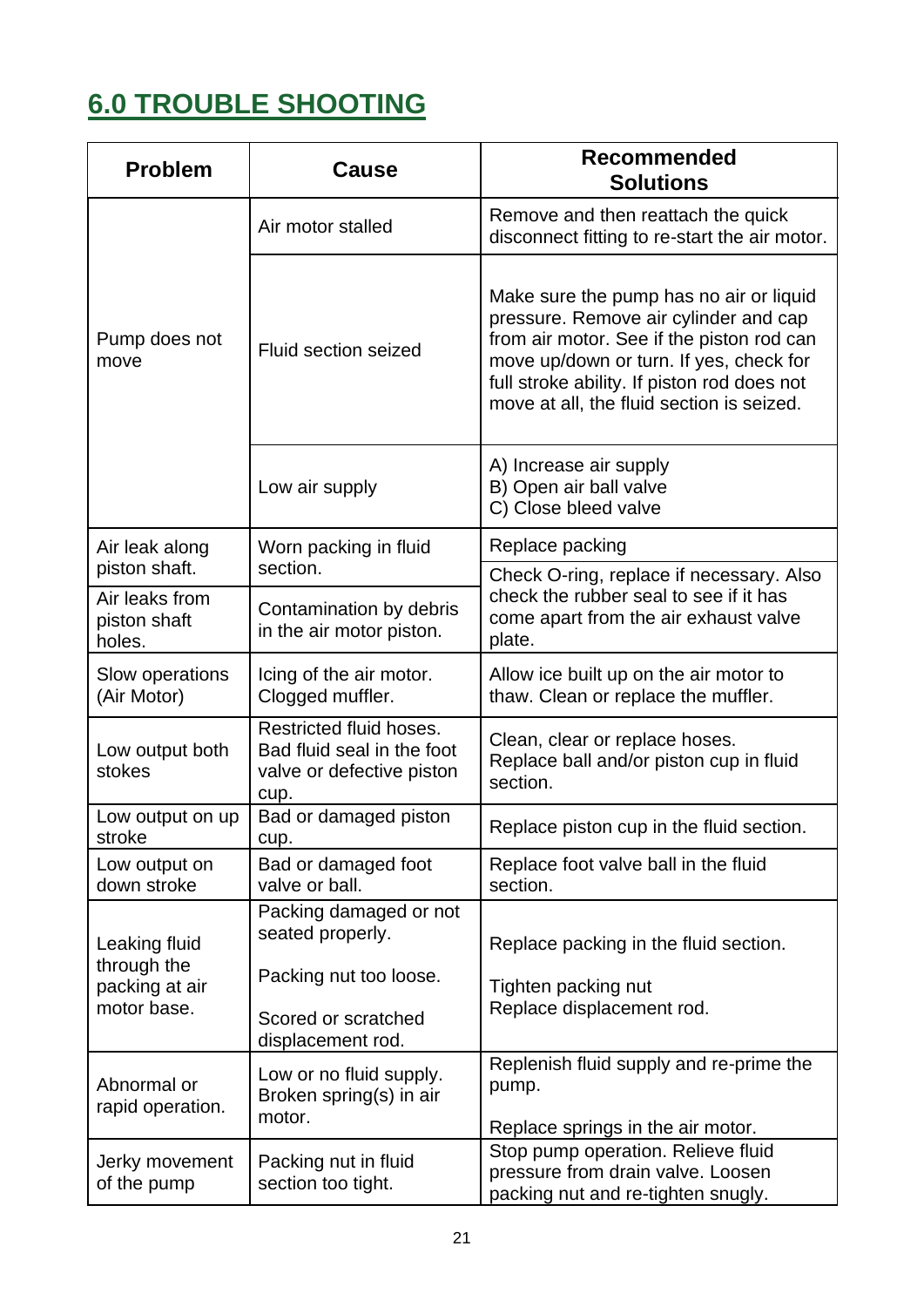## <span id="page-21-0"></span>**7.0 TECHNICAL SPECIFICATIONS**

#### *Technical Data*

- Pressure ratio 1:1 Maximum output flow 4 gpm (15.2 lpm) Maximum fluid pressure 180 psi (12.4bar) Maximum air input pressure 180 psi (12.4 bar) Air inlet size 1/4 npt (f) Fluid outlet size 3/4 npt (f) Packing / seals UHMWPE Rod and cylinder Stainless steel
	-

#### *Dimensions*



810103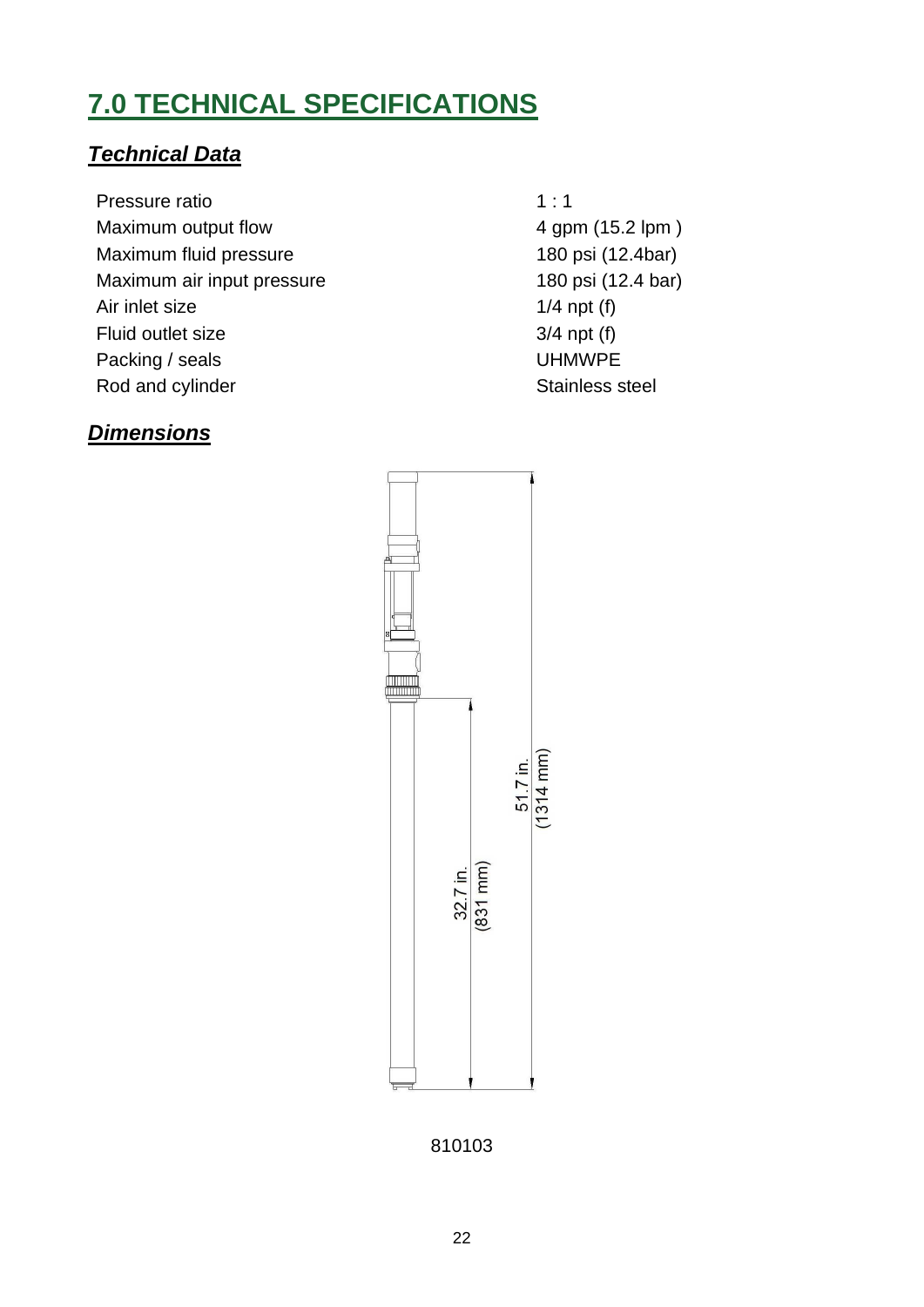#### *Performance*



Air Consumption Curves (based on air input pressure 40, 70 and 100 psi)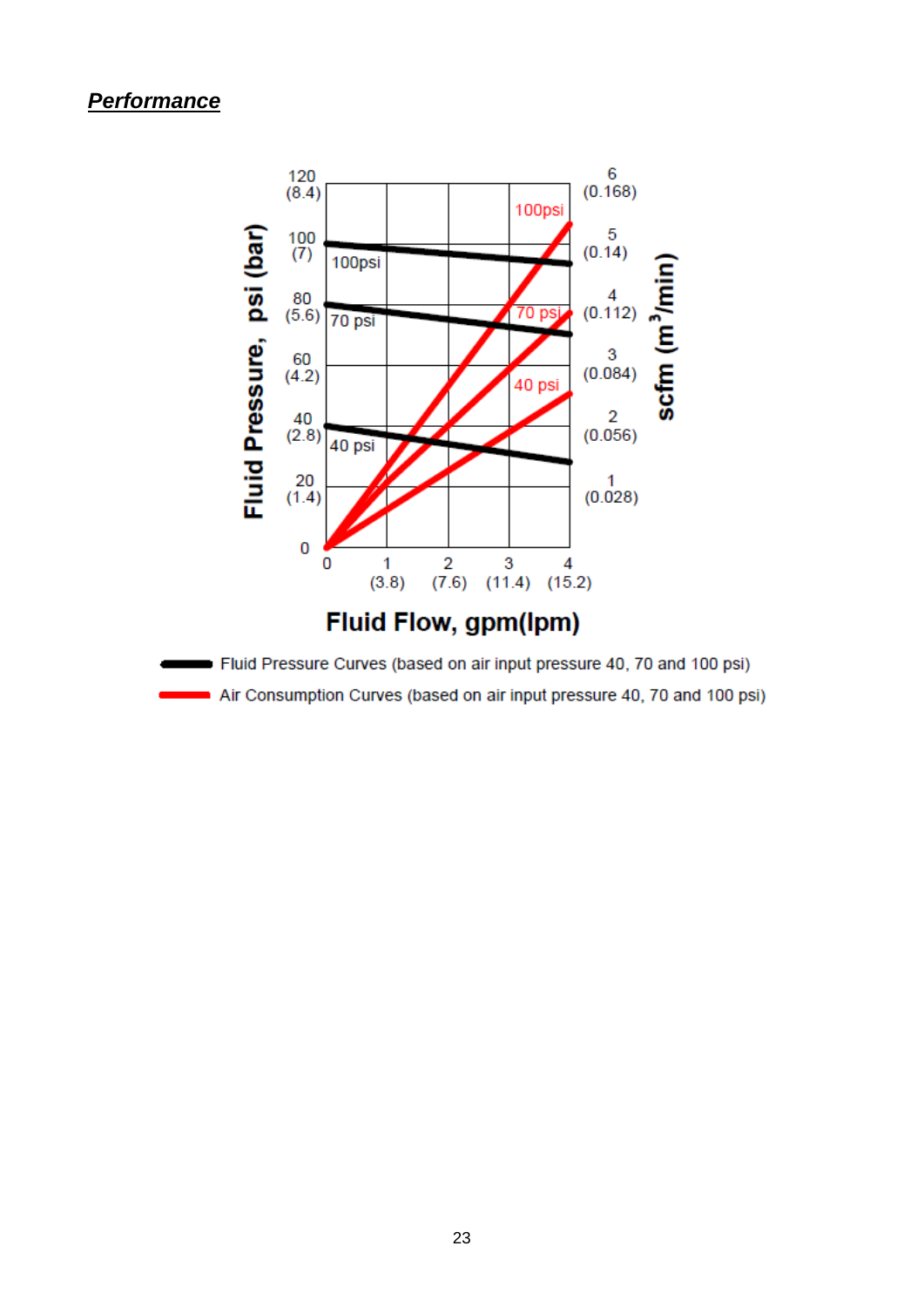## <span id="page-23-0"></span>**8.0 WARRANTY AND DISCLAIMER**

#### *Warranty*

International Pump Manufacturing, Inc. (hereafter designated IPM) warrants the equipment it manufactures to be free of defects in materials and workmanship for a period of one (1) year from the date of sale from IPM to an authorized IPM distributor or to the original end user and/or purchaser. IPM will, at its discretion, repair or replace any part of the equipment proven to be defective. This warranty applies only when the equipment is used for the intended purpose and has been installed, operated and maintained in accordance with written operating procedures.

A condition of the warranty is the prepaid return of the equipment to an authorized distributor of IPM who shall provide verification of the warranty claim. IPM will repair or replace free of charge any parts found and verified to be defective or damaged upon receipt of equipment. Shipping will be prepaid for the repaired or replaced parts under warranty. Should inspection of the equipment reveal no defects in material or workmanship repairs will be made at the standard IPM rate, which will include parts, inspection, labor, packaging and shipping.

The warranty does not apply nor shall IPM be liable for damage, operational wear, malfunction of equipment caused by improper installation, misuse, chemical abrasion or corrosion, operator negligence, accident, tampering or altering of equipment, lack of proper maintenance and/or by substitution of non-IPM parts. Additionally, IPM shall not be liable for nor does the warranty apply to operational wear, damage or malfunction caused by incompatibility of accessories, components, structures, equipment or materials not supplied by IPM. The warranty does not apply to nor will IPM be responsible for the improper operation, maintenance, design, manufacture, installation of components, accessories, equipment or structures not supplied by IPM.

The warranty is void unless the Warranty Registration Card is properly completed and returned to IPM within ONE (1) month of the date of the sale.

#### *Limitations and Disclaimers*

This warranty is the sole and exclusive remedy for the purchaser. No other warranties, expressed or implied, warranties for fitness of purpose or merchantability, or noncontractual liabilities are made by IPM, including product liability, whether on negligence or a strict liability basis. Liability for directly special or non-contractual damages or loss is expressly excluded and denied. IPM's liability shall in no case exceed the amount of the purchase price.

IPM does not warrant and disclaims implied warranties of merchantability and fitness for a particular purpose, components, accessories, equipment, materials sold but not manufactured by IPM. These parts (valves, hoses, fittings, etc.) are subject to the provisions within the warranty of the actual manufacturer of these items. IPM will provide reasonable assistance with warranty claims on these items.